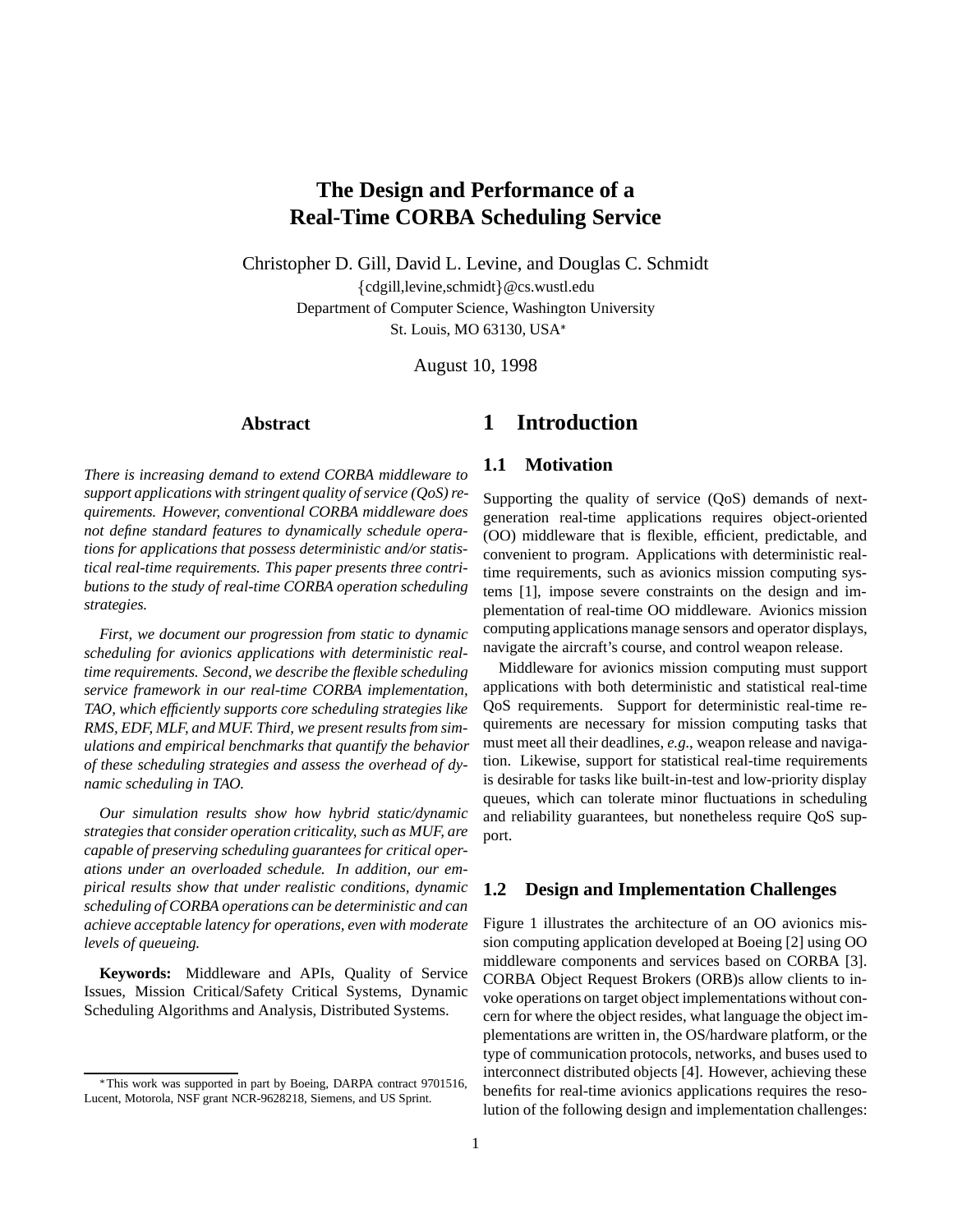

Figure 1: Example Avionics Mission Computing Application

**Scheduling assurance prior to run-time:** In avionics applications, the consequences of missing a deadline at run-time can be catastrophic. For example, failure to process an input from the pilot within the allotted time frame can be disastrous, especially in mission critical situations such as air-to-air engagement or weapons release. Therefore, it is essential to validate that all critical processing deadlines will be met *prior* to run-time.

Historically, validating stringent timing requirements has implied the use of static, off-line scheduling. For instance, the ARINC Avionics Application Software Standard Interface (APEX) for Integrated Modular Avionics (IMA) relies on twolevel scheduling [5, 6]. One level consists of *partitions*, which are executed cyclically and scheduled statically, off-line. The second level consists of application *processes* within each partition, which are scheduled via a more flexible approach using priority-based preemption [5].

**Severe resource limitations:** Avionics systems must minimize processing due to limited resource availability, such as weight and power consumption restrictions. A consequence of using static, off-line scheduling is that worst-case processing requirements drive the schedule. Therefore, resource allocation and scheduling must always accommodate the worst case, even in non-worst case scenarios.

**Distributed Processing:** In complex avionics systems, mission processing must be distributed over several physical processors. Moreover, computations on separate processors must communicate effectively. Clients running on one processor must be able to invoke operations on servants in other processors. Likewise, the allocation of operations to processors should be flexible. For instance, it should be transparent to the software design and implementation whether a given operation resides on the same processor as the client that invokes it.

**Testability:** Avionics software is complex, critical, and long-lived. Therefore, maintenance is problematic and expensive [7]. A large percentage of software maintenance involves testing. Current scheduling approaches are validated by extensive testing, which is tedious and non-comprehensive. Therefore, analytical assurance is essential to help reduce validation costs by focusing the requisite testing on the most strategic system components.

**Adaptability across product families:** Current avionics applications are custom-built for specific product families. Development and testing costs can be reduced if large, common components can be factored out. In addition, validation and certification of components can be shared across product families, potentially reducing development time and effort.

# **1.3 Applying CORBA to Real-Time Avionics Applications**

Our experience using CORBA on telecommunication [8] and medical imaging projects [9] indicates that it is well-suited for conventional request/response applications with "best-effort" QoS requirements. Moreover, CORBA addresses issues of distributed processing and adaptation across product families by promoting the separation of interfaces from implementations and supporting component reuse [4].

However, standard CORBA is not yet ideally suited for realtime avionics applications since it does not specify features for scheduling operations that require deterministic and/or statistical real-time QoS [10]. To meet these requirements, we have developed a real-time CORBA Object Request Broker (ORB) called TAO [10]. TAO is a CORBA-compliant ORB whose implementation and service extensions support efficient and predictable real-time, distributed object computing.

Our prior work on TAO has explored several dimensions of real-time ORB design and performance, including real-time event processing [2], real-time request demultiplexing [11], real-time I/O subsystem integration [12], and real-time concurrency and connection architectures [13]. This paper extends our previous work on a real-time CORBA static scheduling service [10] by incorporating a *strategized scheduling service framework* into TAO. This framework allows the configuration and empirical evaluation of multiple static, dynamic, and hybrid static/dynamic scheduling strategies, such as Rate Monotonic Scheduling (RMS) [14], Earliest Deadline First (EDF) [14], Minimum Laxity First (MLF) [15], and Maximum Urgency First (MUF) [15].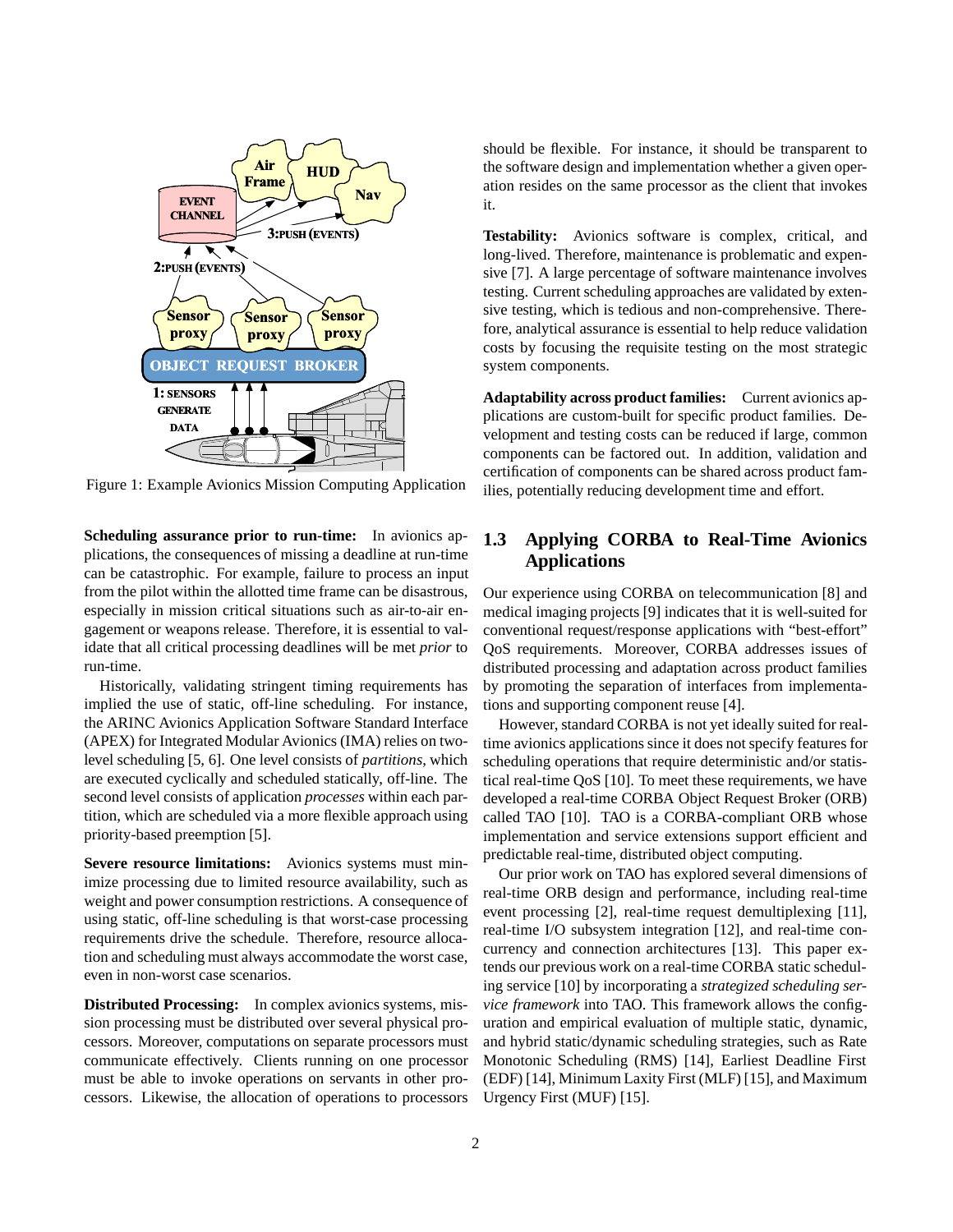To maintain scheduling guarantees and to simplify testing, we have extended our prior work on TAO incrementally. In particular, our approach focuses on deterministic, statically configured and scheduled avionics applications with the following characteristics:

- *Bounded executions* operations stay within the limits of their advertised execution times.
- *Bounded rates* dispatch requests will arrive within the advertised period and quantity values.
- *Known operations* all operations are known to the scheduler before run-time or are reflected entirely within the execution times of other advertised operations.

These types of applications are relatively *static*. Therefore, TAO can minimize run-time overhead that would otherwise stem from mechanisms used to enforce operation execution time limits [2] or to perform dynamic admission control.

Within these constraints, the work on TAO's strategized scheduling service framework described in this paper allows applications to specify custom static and/or dynamic scheduling and dispatching strategies. This framework increases adaptability across application families and operating systems, while preserving the rigorous scheduling guarantees and testability offered by our previous work on statically scheduled CORBA operations.

## **1.4 Paper Organization**

The remainder of this paper is organized as follows: Section 2 reviews the drawbacks of off-line, static scheduling and introduces the dynamic and hybrid static/dynamic scheduling strategies we are evaluating. Section 3 discusses the design and implementation of TAO's scheduling service framework, which supports various static, dynamic, or hybrid static/dynamic real-time scheduling strategies. Section 4 demonstrates how TAO's scheduling service can be used to visualize scheduler behavior for different scheduling strategies at the critical instant. Section 5 presents results from benchmarks that empirically evaluate the dynamic scheduling strategies to compare the run-time dispatching overhead of static and dynamic scheduling strategies. Section 6 discusses related work and Section 7 presents concluding remarks. For completeness, Appendix A outlines the CORBA reference model and Appendix B introduces a unified technique for schedule feasibility analysis, which generalizes across the scheduling strategies supported by TAO.

# **2 Overview of Dynamic Scheduling Strategies**

This section describes the limitations of purely static scheduling and outlines the potential benefits of applying dynamic scheduling. In addition, we evaluate the limitations of purely dynamic scheduling strategies. This evaluation motivates the hybrid static/dynamic MUF scheduling approach used by TAO to schedule real-time CORBA operations, as described in Section 3.

### **2.1 Limitations of Static Scheduling**

Many hard real-time systems, such as those for avionics mission computing and manufacturing process controllers, have traditionally been scheduled statically using rate monotonic scheduling (RMS) [16]. Static scheduling provides schedulability assurance prior to run-time and can be implemented with low run-time overhead [10]. However, static scheduling has the following disadvantages:

**Inefficient handling of non-periodic processing:** Static scheduling treats aperiodic processing as if it was periodic, *i.e.*, occurring at its maximum possible rate. Resources are allocated to aperiodic operations either directly or through a sporadic server<sup>1</sup> to reduce latency. In typical operation, however, aperiodic processing may not occur at its maximum possible rate. One example is interrupts, which potentially may occur very frequently, but often do not.

Unfortunately, with static scheduling, resources must be allocated pessimistically and scheduled under the assumption that interrupts occur at the maximum rate. When they do not, utilization is effectively reduced because unused resources cannot be reallocated.

**Utilization phasing penalty for non-harmonic periods:** In statically scheduled systems, achievable utilization can be reduced if the periods of all operations are *not* related harmonically. Operations are harmonically related if their periods are integral multiples of one another. When periods are not harmonic, the phasing of the operations produces unscheduled gaps of time. This reduces the maximum schedulable percentage of the CPU, *i.e.*, the *schedulable bound*, to  $n(2^{1/n} - 1)$  [14], where *n* is the number of distinct nonharmonic operation periods in the system.

For very large  $n$ , the schedulable bound is slightly larger than 69%. With harmonically related periods, the schedulable bound can be 100%. The *utilization phasing penalty* is the difference between the value of the schedulable bound equation and  $100\%$ .<br><sup>1</sup>A sporadic server [17] reserves a portion of the schedule to allocate to

aperiodic events when they arrive.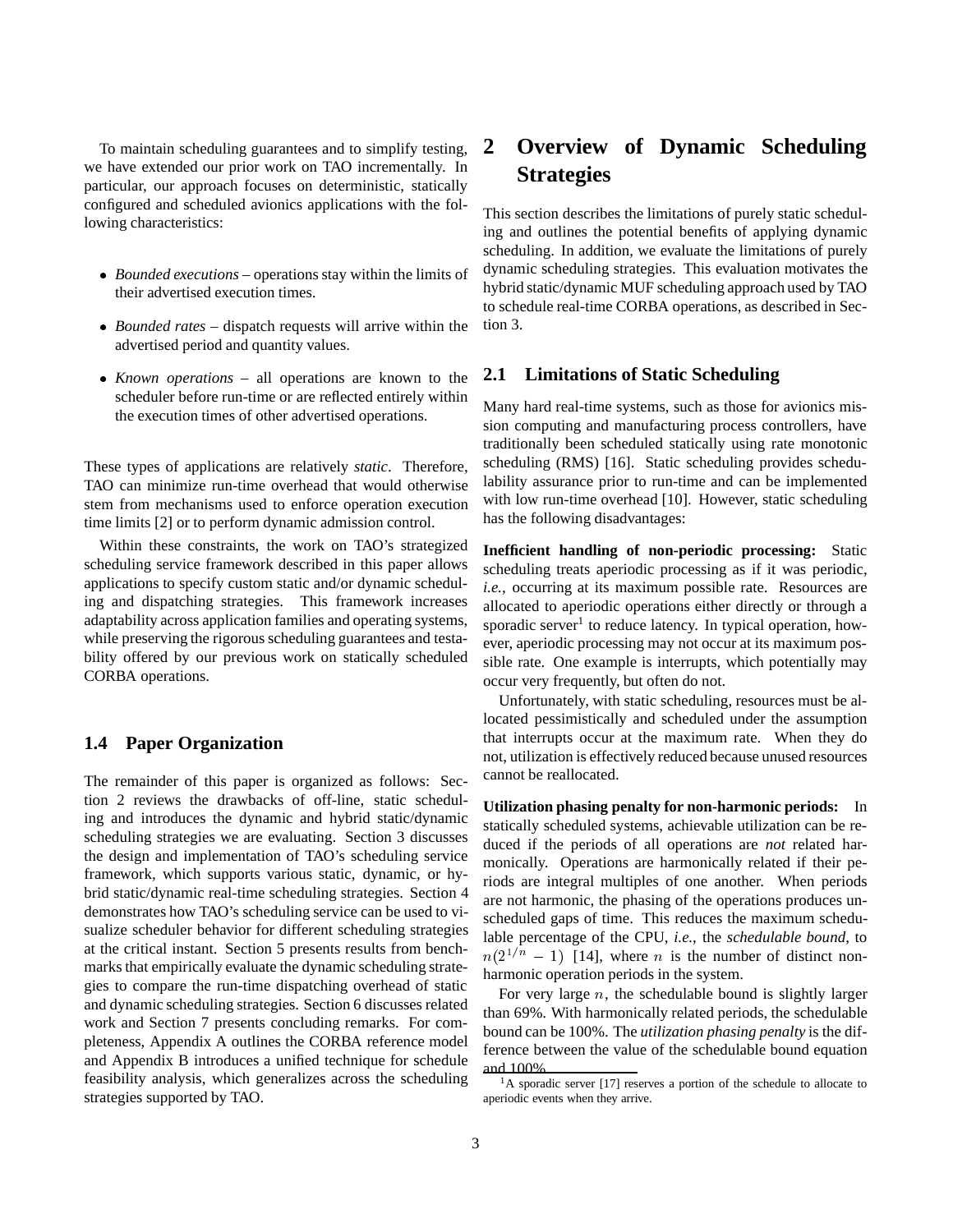

Figure 2: Relationships Between Operation, Scheduling, and Dispatching Terminology

**Inflexible handling of invocation-to-invocation variation in resource requirements:** Because priorities cannot be changed easily<sup>2</sup> at run-time, allocations must be based on worst-case assumptions. Thus, if an operation usually requires 5 msec of CPU time, but under certain conditions requires 8 msec, static scheduling analysis must assume that 8 msec will be required for every invocation. Again, utilization is effectively penalized because the resource will be idle for 3 msec in the usual case.

In general, static scheduling limits the ability of real-time systems to adapt to changing conditions and changing configurations. In addition, static scheduling compromises resource utilization to guarantee access to resources at run-time. To overcome the limitations of static scheduling, therefore, we are investigating the use of dynamic strategies to schedule CORBA operations for applications with real-time QoS requirements.

### **2.2 Synopsis of Scheduling Terminology**

Precise terminology is necessary to discuss and evaluate static, dynamic, and hybrid scheduling strategies. Figure 2 shows the relationships between the key terms defined below.

**RT Operation and RT Info:** In TAO, an RT Operation is a scheduled CORBA operation [10]. In this paper, we use *operation* interchangeably with RT Operation. An RT Info struct is associated with each operation and contains its QoS parameters. The RT Info structure contains the following operation characteristics shown in Figure 3 and described below. .

 **Criticality:** Criticality is an application-supplied value that indicates the significance of a CORBA operation's completion prior to its deadline. Higher criticality should be assigned to operations that incur greater cost to the application



Figure 3: TAO's Real-time CORBA Operation Characteristics

if they fail to complete execution before their deadlines. Some scheduling strategies, such as MUF, take criticality into consideration, so that more critical operations are given priority over less critical ones.

 **Worst-case execution time:** This is the longest time it can take to execute a single dispatch of the operation.

 **Period:** Period is the interval between dispatches of an operation.

 **Importance:** Importance is a lesser indication of a CORBA operation's significance. Like its criticality, an operation's importance value is supplied by an application. Importance is used as a "tie-breaker" to distinguish between operations that otherwise would have identical priority.

 **Dependencies:** An operation *depends on* another operation if it is invoked only via a flow of control from the other operation.

**Scheduling Strategy:** A scheduling strategy (1) takes the information provided by an operation's RT Info, (2) assigns an *urgency* to the operation based on its static priority, dynamic subpriority, and static subpriority values, (3) maps urgency into dispatching priority and dispatching subpriority values for the operation, and (4) provides dispatching queue configuration information so that each operation can be dispatched according to its assigned dispatching priority and dispatching subpriority. The key elements of this transformation per-

<sup>2</sup>Priorities can be changed via *mode changes* [10], but that is too coarse to capture invocation-to-invocation variations in the resource requirements of complex applications.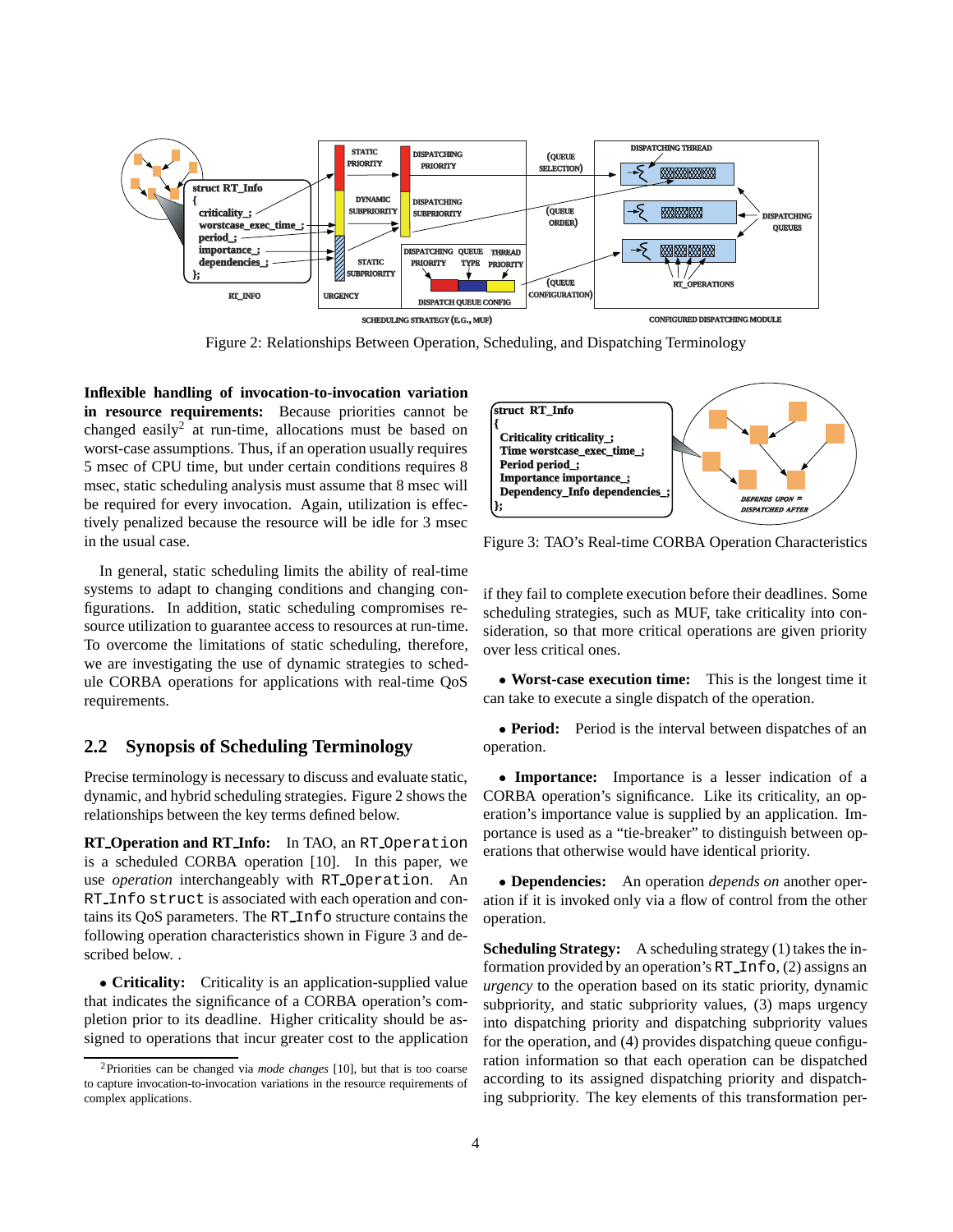formed by the scheduling strategy are shown in Figure 2 and defined as follows:

• **Urgency:** Urgency [15] is an ordered tuple consisting of (1) static priority, (2) dynamic subpriority, and (3) static subpriority. Static priority is the highest ranking priority component in the urgency tuple, followed by dynamic subpriority and then static subpriority, respectively. Figure 4 illustrates these relationships.



Figure 4: Relationships in the Urgency Tuple

 **Static priority:** Static priority assignment establishes a fixed number of priority partitions into which all operations must fall. The number of static priority partitions is established off-line. An operation's static priority value is often determined off-line. However, the value assigned a particular dispatch of the operation could vary at run-time, depending on which scheduling strategy is employed.

 **Dynamic subpriority:** Dynamic subpriority is a value generated and used at run-time to order operations *within* a static priority level, according to the run-time and static characteristics of each operation. For example, a subpriority based on "closest deadline" must be computed dynamically.

 **Static subpriority:** Static subpriority values are determined prior to run-time. Static subpriority acts as a tie-breaker when both static priority and dynamic subpriority are equal.

 **Dispatching priority:** An operation's dispatching priority corresponds to the real-time priority of the thread in which it will be dispatched. Operations with higher dispatching priorities are dispatched in threads with higher real-time priorities.

 **Dispatching subpriority:** Dispatching subpriority is used to order operations within a dispatching priority level. Operations with higher dispatching subpriority are dispatched ahead of operations with the same dispatching priority but lower dispatching subpriority.

 **Queue Configuration:** A separate queue must be configured for each distinct dispatching priority. The scheduling strategy assigns each queue a dispatching type (*e.g.,* static, deadline, or laxity<sup>3</sup>), a dispatching priority, and a thread priority.

Together, urgency and dispatching (sub)priority assignment specify requirements that certain operations will meet their deadlines. To support end-to-end QoS requirements, operations with higher dispatching priorities *should not* be delayed by operations with lower dispatching priorities. Two key research challenges must be resolved to achieve this goal. First, strategies must be identified to correctly specify end-to-end QoS requirements for different operations. Second, dispatching modules must enforce these end-to-end QoS specifications. The following two definitions are useful in addressing these challenges:

 **Critical set:** The critical set is defined as the set of all operations whose completion prior to deadline is crucial to the integrity of the system. If all operations in the critical set can be assured of meeting their deadlines, a schedule that preserves the system's integrity can be constructed.

 **Minimum critical priority:** The minimum critical priority is the lowest dispatching priority level to which operations in the critical set are assigned. Depending on the scheduling strategy, the critical set may span multiple *dispatching priority* levels. To ensure that all operations in the critical set are schedulable, the minimum critical priority level must be schedulable.

**Dispatching Module:** A dispatching module constructs the appropriate type of queue for each dispatching priority. In addition, it assigns each dispatching thread's priority to the value provided by the scheduling strategy. A TAO ORB endsystem can be configured with dispatching modules at several layers, *e.g.*, the I/O subsystem [12], ORB Core [13], and/or the Event Service [2].

# **2.3 Overcoming Static Scheduling Limitations with Dynamic Scheduling**

Several other forms of scheduling exist beyond RMS. For instance, Earliest Deadline First (EDF) scheduling assigns higher priorities to operations with closer deadlines. EDF is commonly used for dynamic scheduling because it permits run-time modification of rates and priorities. In contrast, static techniques like RMS require fixed rates and priorities.

Dynamic scheduling does not suffer from the drawbacks described in Section 2.1. If these drawbacks can be alleviated

<sup>3</sup>An operation's laxity is the time until its deadline minus its remaining execution time.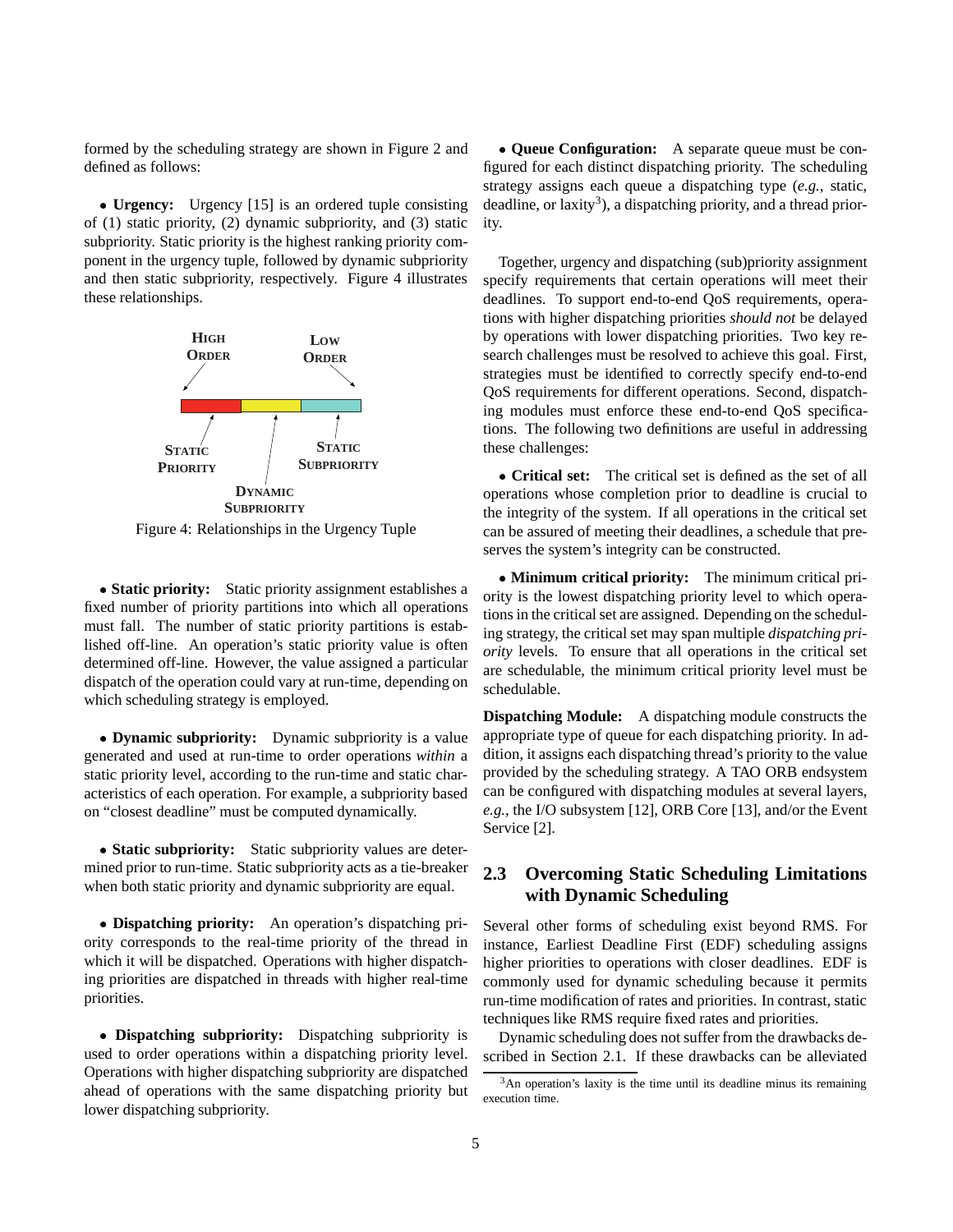without incurring too much overhead or non-determinism, dynamic scheduling can be beneficial for real-time applications with deterministic QoS requirements. However, many dynamic scheduling strategies do not offer the *a priori* guarantees of static scheduling.

For instance, purely dynamically scheduled systems can behave non-deterministically under heavy loads. Therefore, operations that are critical to an application may miss their deadlines because they were (1) delayed by non-critical operations or (2) delayed by an excessive number of critical operations, *e.g.*, if admission control of dynamically generated operations is not performed.

The remainder of this section reviews several strategies for dynamic and hybrid static/dynamic scheduling, using the terminology defined in Section 2.2. These scheduling strategies include purely dynamic techniques, such as EDF, Minimum Laxity First (MLF), as well as the hybrid Maximum Urgency First (MUF) strategy.

#### **2.3.1 Purely Dynamic Scheduling Strategies**

This section reviews two well known purely dynamic scheduling strategies, Earliest Deadline First (EDF) [14, 16], and Minimum Laxity First (MLF) [15]. These strategies are illustrated in Figure 5 and discussed below. In addition, Figure 5



Figure 5: Dynamic Scheduling Strategies

depicts the hybrid static/dynamic Maximum Urgency First (MUF) [15] scheduling strategy discussed in Section 2.3.2.

**Earliest Deadline First (EDF):** EDF [14, 16] is a dynamic scheduling strategy that orders dispatches<sup>4</sup> of operations based on time-to-deadline, as shown in Figure 5. Operation executions with closer deadlines are dispatched before those with more distant deadlines. The EDF scheduling strategy is invoked whenever a dispatch of an operation is requested. The new dispatch may or may not preempt the currently executing operation, depending on the mapping of priority components into thread priorities discussed in Section 3.5.5.

A key limitation of EDF is that an operation with the earliest deadline is dispatched whether or not there is sufficient time remaining to complete its execution prior to the deadline. Therefore, the fact that an operation cannot meet its deadline will not be detected until *after* the deadline has passed.

If the operation is dispatched even though it cannot complete its execution prior to the deadline, the operation consumes CPU time that could otherwise be allocated to other operations. If the result of the operation is only useful to the application prior to the deadline, then the entire time consumed by the operation is essentially wasted.

**Minimum Laxity First (MLF):** MLF [15] refines the EDF strategy by taking into account operation execution time. It dispatches the operation whose *laxity* is least, as shown in Figure 5. Laxity is defined as the time-to-deadline minus the remaining execution time.

Using MLF, it is possible to detect that an operation will not meet its deadline *prior* to the deadline itself. If this occurs, a scheduler can reevaluate the operation before allocating the CPU for the remaining computation time. For example, one strategy is to simply drop the operation whose laxity is not sufficient to meet its deadline. This strategy may decrease the chance that subsequent operations will miss their deadlines, especially if the system is overloaded transiently.

### **Evaluation of EDF and MLF:**

• **Advantages:** From a scheduling perspective, the main advantage of EDF and MLF is that they overcome the utilization limitations of RMS. In particular, the utilization phasing penalty described in Section 2.1 that can occur in RMS is not a factor since EDF and MLF prioritize operations according to their dynamic run-time characteristics.

EDF and MLF also handle harmonic and non-harmonic periods comparably. Moreover, they respond flexibly to invocation-to-invocation variations in resource requirements, allowing CPU time unused by one operation to be reallocated to other operations. Thus, they can produce schedules that are optimal in terms of CPU utilization [14]. In addition, both EDF and MLF can dispatch operations within a single static priority level and need not prioritize operations by rate [14, 15].

<sup>4</sup>A *dispatch* is a particular execution of an *operation*.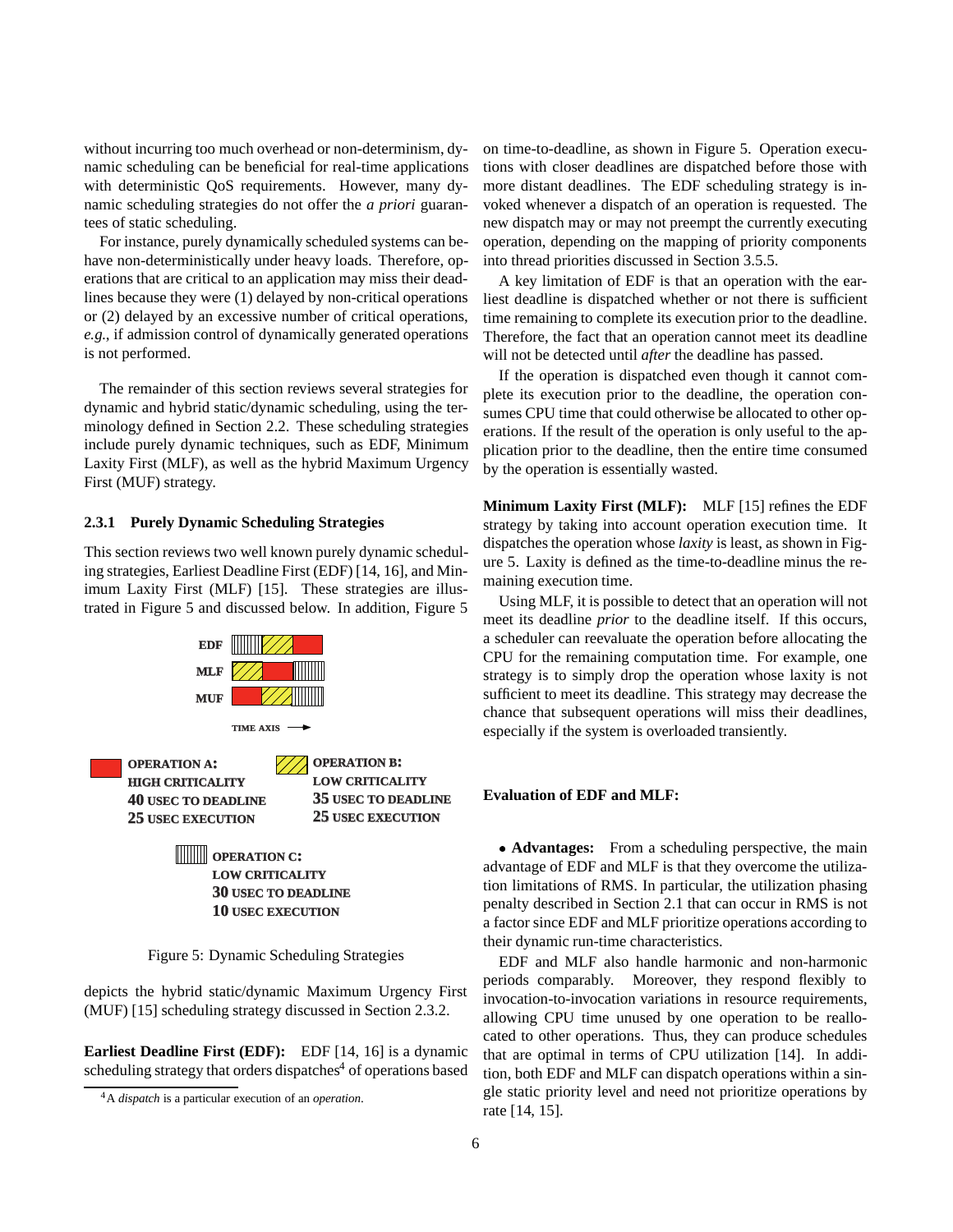**Disadvantages:** From a performance perspective, one disadvantage to purely dynamic scheduling approaches like MLF and EDF is that their scheduling strategies require higher overhead to evaluate at run-time. In addition, these purely dynamic scheduling strategies offer no control over *which* operations will miss their deadlines if the schedulable bound is exceeded. As operations are added to the schedule to achieve higher utilization, the margin of safety for *all* operations decreases. Therefore, the risk of missing a deadline increases for every operation as the system become overloaded.

#### **2.3.2 Maximum Urgency First**

The Maximum Urgency First (MUF) [15] scheduling strategy supports both the deterministic rigor of the static RMS scheduling approach and the flexibility of dynamic scheduling approaches such as EDF and MLF. MUF is the default scheduler for the Chimera real-time operating system (RTOS) [18]. TAO supports a variant of MUF in its strategized CORBA scheduling service framework, which is discussed in Section 3.

MUF can assign both static *and* dynamic priority components. In contrast, RMS assigns all priority components statically and EDF/MLF assign all priority components dynamically. The hybrid priority assignment in MUF overcomes the drawbacks of the individual scheduling strategies by combining techniques from each, as described below:

**Criticality:** In MUF, operations with higher *criticality* are assigned to higher static priority levels. Assigning static priorities according to criticality prevents operations critical to the application from being preempted by non-critical operations.

Ordering operations by application-defined criticality reflects a subtle and fundamental shift in the notion of priority assignment. In particular, RMS, EDF, and MLF exhibit a rigid mapping from empirical operation characteristics to a single priority value. Moreover, they offer little or no control over which operations will miss their deadlines under overload conditions.

In contrast, MUF gives applications the ability to distinguish operations arbitrarily. MUF allows control over *which* operations will miss their deadlines. Therefore, it can protect a critical *subset* of the entire set of operations. This fundamental shift in the notion of priority assignment leads to the generalization of scheduling and analysis techniques discussed in Section 3 and Appendix B.

**Dynamic Subpriority:** An operation's dynamic subpriority is evaluated whenever it must be compared to another operation's dynamic subpriority. For example, an operation's dynamic subpriority is evaluated whenever it is enqueued in or dequeued from a dynamically ordered dispatching queue. At the instant of evaluation, dynamic subpriority in MUF is a function of the the laxity of an operation.

An example of such a simple dynamic subpriority function is the inverse of the operation's laxity.<sup>5</sup> Operations with the smallest positive laxities have the highest dynamic subpriorities, followed by operations with higher positive laxities, followed by operations with the most negative laxities, followed by operations with negative laxities closer to zero. Assigning dynamic subpriority in this way provides a consistent ordering of operations as they move through the *pending* and *late* dispatching queues, as described below.

By assigning dynamic subpriorities according to laxity, MUF offers higher utilization of the CPU than the statically scheduled strategies. MUF also allows deadline failures to be detected *before* they actually occur, except when an operation that would otherwise meet its deadline is preempted by a higher criticality operation. Moreover, MUF can apply various types of error handling policies when deadlines are missed [15]. For example, if an operation has negative laxity prior to being dispatched, it can be demoted in the priority queue, allowing operations that can still meet their deadlines to be dispatched instead.

**Static Subpriority:** In MUF, *static subpriority* is a static, application-specific, optional priority. It is used to order the dispatches of operations that have the same criticality and the same dynamic subpriority. Thus, static subpriority has lower precedence than either criticality or dynamic subpriority.

Assigning a unique static subpriority to operation that have the same criticality ensures a total dispatching ordering of operations at run-time, for any operation laxity values having the same criticality. A total dispatching ordering ensures that for a given arrival pattern of operation requests, the dispatching order will always be the same. This, in turn, helps improve the reliability and testability of the system.

The variant of MUF used in TAO's strategized scheduling service enforces a complete dispatching ordering by providing an importance field in the TAO RT Info CORBA operation QoS descriptor [10], which is shown in Section 2.2. TAO's scheduling service uses importance, as well as a topological ordering of operations, to assign a unique static subpriority for each operation within a given criticality level.

Incidentally, the original definition of MUF in [15] uses the terms *dynamic priority* and *user priority*, whereas we use the term *dynamic subpriority* and *static subpriority* for TAO's scheduling service. We selected different terminology to indi-

<sup>5</sup>To avoid division-by-zero errors, any operation whose laxity is in the range  $\pm \epsilon$  can be assigned (negative) dynamic subpriority  $-1/\epsilon$  where  $\epsilon$  is the smallest positive floating point number that is distinguishable from zero. Thus, when the laxity of an operation reaches  $\epsilon$ , it is considered to have missed its deadline.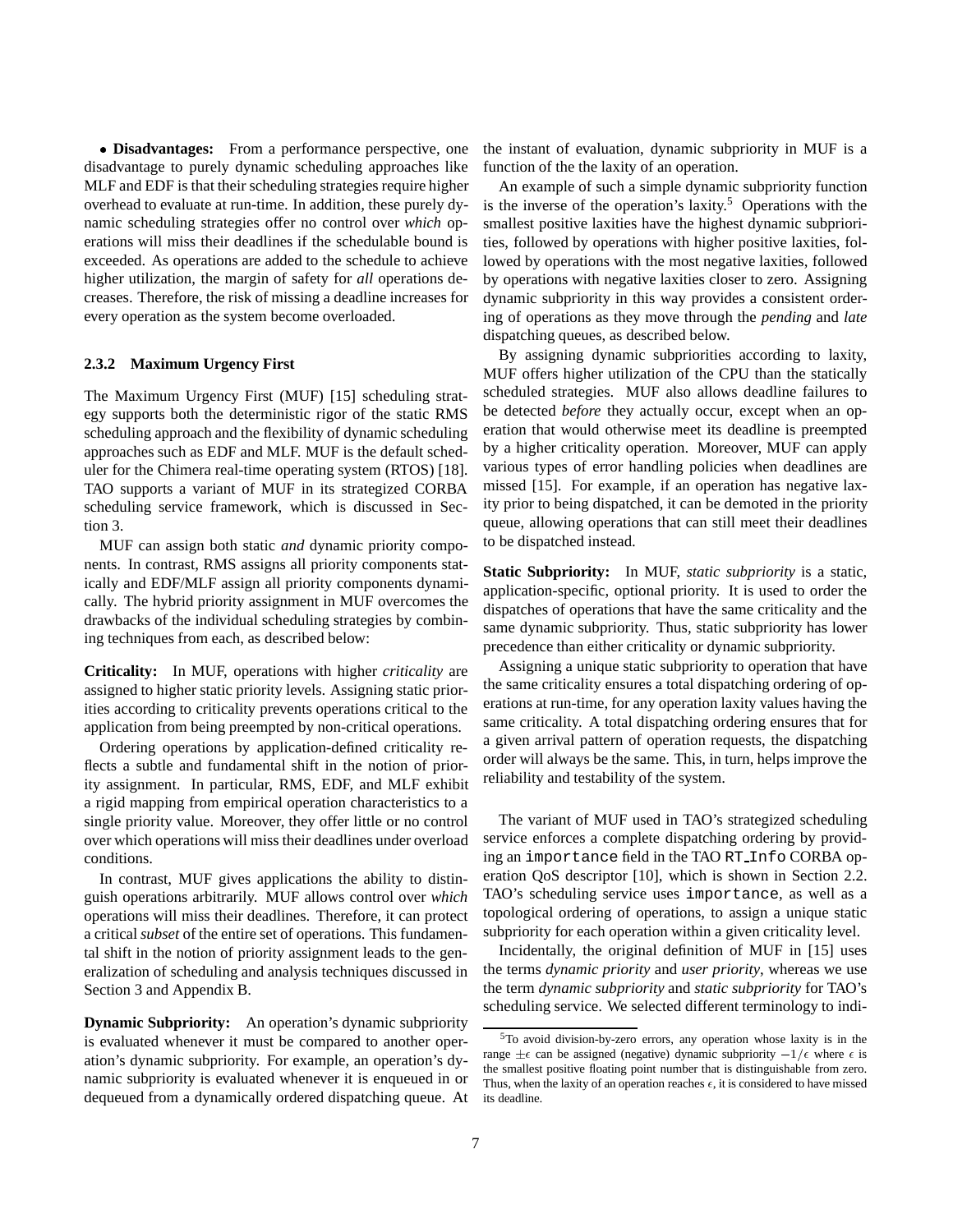cate the subordination to static priority. These terms are interchangeable when referring to MUF, however.

# **3 The Design of TAO's Strategized Scheduling Service**

TAO's scheduling service provides real-time CORBA applications with the flexibility to specify and use different scheduling strategies, according to their specific QoS requirements and available OS features. This flexibility allows CORBA applications to extend the set of available scheduling strategies *without* impacting strategies used by other applications. Moreover, it shields application developers from unnecessary details of their scheduling strategies. In addition, TAO's scheduling service provides a common framework to compare existing scheduling strategies and to empirically evaluate new strategies.

This section outlines the design goals and architecture of TAO's strategized scheduling service framework. After briefly describing TAO in Section 3.1, Section 3.2 discusses the design goals of TAO's strategized scheduling service. Section 3.3 offers an overview of its architecture and operation. Section 3.4 describes the design forces that motivate TAO's flexible Scheduling Service architecture. Finally, Section 3.5 discusses the resulting architecture in detail.

# **3.1 Overview of TAO**

TAO is a high-performance, real-time ORB endsystem targeted for applications with deterministic and statistical QoS requirements, as well as "best-effort" requirements. The TAO ORB endsystem contains the network interface, OS, communication protocol, and CORBA-compliant middleware components and features shown in Figure 6. TAO supports the standard OMG CORBA reference model [3], with the following enhancements designed to overcome the shortcomings of conventional ORBs [13] for high-performance and real-time applications:

**Real-time IDL Stubs and Skeletons:** TAO's IDL stubs and skeletons efficiently marshal and demarshal operation parameters, respectively [19]. In addition, TAO's Real-time IDL (RIDL) stubs and skeletons extend the OMG IDL specifications to ensure that application timing requirements are specified and enforced end-to-end [20].

**Real-time Object Adapter:** An Object Adapter associates servants with the ORB and demultiplexes incoming requests to servants. TAO's Object Adapter uses perfect hashing [21] and active demultiplexing [11] optimizations to dispatch servant operations in constant  $O(1)$  time, regardless of the number



Figure 6: Components in the TAO Real-time ORB Endsystem

of active connections, servants, and operations defined in IDL interfaces.

**ORB Run-time Scheduler:** TAO's run-time scheduler maps application QoS requirements to ORB endsystem/network resources [10]. Common QoS requirements include bounding end-to-end latency and meeting periodic scheduling deadlines. Common ORB endsystem/network resources include CPU, memory, network connections, and storage devices.

**Real-time ORB Core:** The ORB Core delivers client requests to the Object Adapter and returns responses (if any) to clients. TAO's real-time ORB Core [13] uses a multi-threaded, preemptive, priority-based connection and concurrency architecture to provide an efficient and predictable CORBA IIOP protocol engine [19].

**Real-time I/O subsystem:** TAO's real-time I/O subsystem [22] extends support for CORBA into the OS. TAO's I/O subsystem assigns priorities to real-time I/O threads so that the schedulability of application components and ORB endsystem resources can be enforced.

**High-speed network interface:** At the core of TAO's I/O subsystem is a "daisy-chained" network interface consisting of one or more ATM Port Interconnect Controller (APIC) chips [23]. APIC is designed to sustain an aggregate bidirectional data rate of 2.4 Gbps. In addition, TAO runs on conventional real-time interconnects, such as VME backplanes, multi-processor shared memory environments, and Internet protocols like TCP/IP.

TAO is developed atop lower-level middleware called ACE [24], which implements core concurrency and distribution patterns [25] for communication software. ACE provides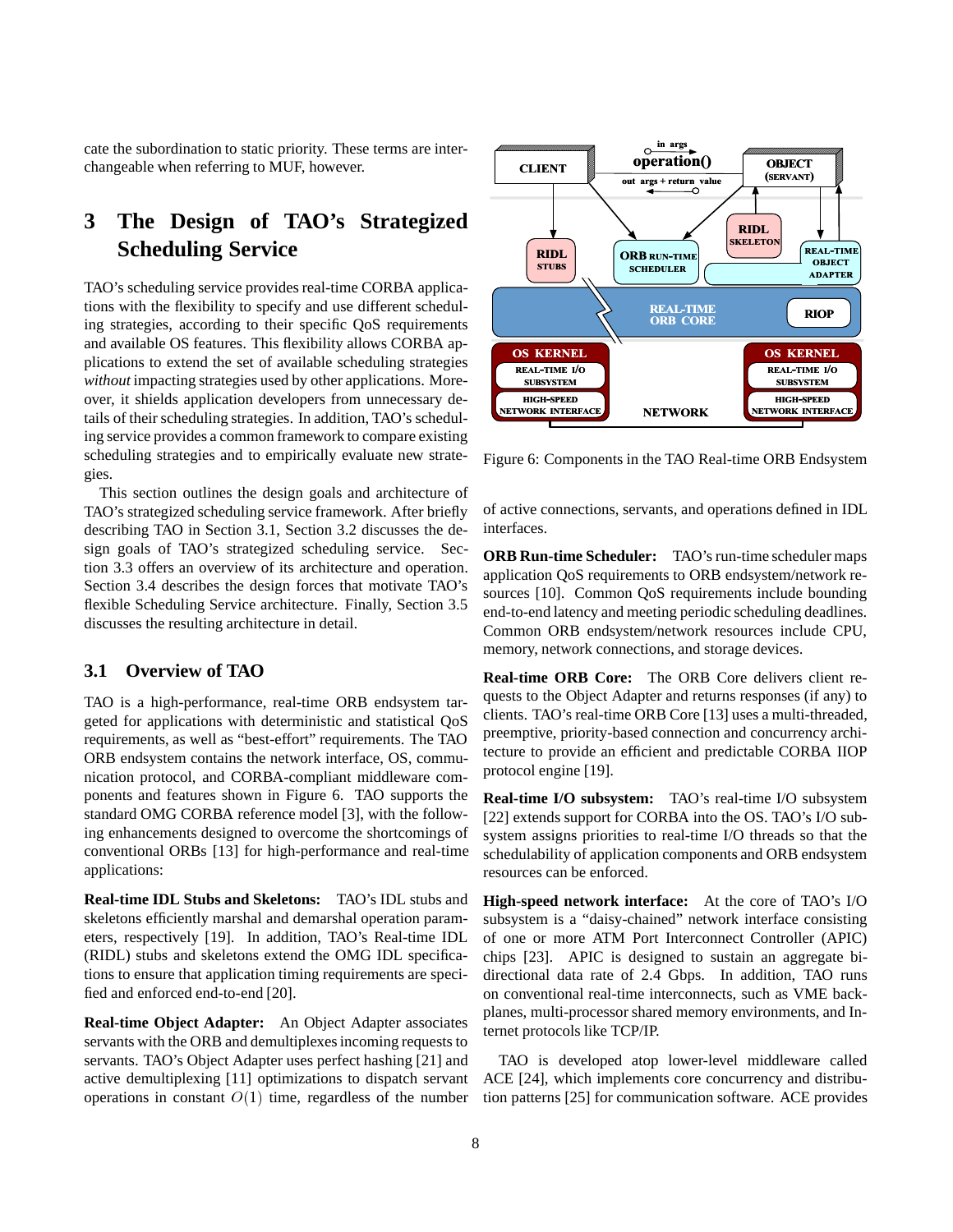reusable C++ wrapper facades and framework components that support the QoS requirements of high-performance, realtime applications. ACE runs on a wide range of OS platforms, including Win32, most versions of UNIX, and real-time operating systems like Sun ClassiX, LynxOS, and VxWorks.

### **3.2 Design Goals of TAO's Scheduling Service**

To alleviate the limitations with existing scheduling strategies described in Section 2, our research on CORBA real-time scheduling focuses on enabling applications to (1) *maximize total utilization*, (2) *preserve scheduling guarantees for critical operations* (when the set of critical operations can be identified), and (3) *adapt flexibly to different application and platform characteristics*. These three goals are illustrated in Figure 7 and summarized below:



Figure 7: Design Goals of TAO's Dynamic Scheduling Service

**Goal 1. Higher utilization:** The upper pair of timelines in Figure 7 demonstrates our first research goal: *higher utilization*. This timeline shows a case where a critical operation execution did not, in fact, use its worst-case execution time. With dynamic scheduling, an additional non-critical operation could be dispatched, thereby achieving higher resource utilization.

**Goal 2. Preserving scheduling guarantees:** The lower pair of timelines in Figure 7 demonstrates our second research goal: *preserving scheduling guarantees for critical operations*. This timeline depicts a statically scheduled timeline, in which the worst-case execution time of the critical operation must be scheduled. In the lower timeline, priority is based on traditional scheduling parameters, such as rate and laxity. In the upper timeline, criticality is also included. Both timelines depict schedule overrun. When criticality is considered, only non-critical operations miss their deadlines.

**Goal 3. Adaptive scheduling:** The sets of operation blocks at the bottom of Figure 7 demonstrate our third research goal: *providing applications with the flexibility to adapt to varying application requirements and platform features*. In this example, the first and second applications use the same five operations. However, the first application considers operations A and E critical, whereas the second application considers operations B and D critical. By allowing applications to select which operations are critical, it should be possible to provide scheduling behavior that is appropriate to each application's individual requirements.

These goals motivate the design of TAO's strategized scheduling service framework, described in Section 3.3. For the real-time systems [2, 10, 22, 13] that TAO has been applied to, it has been possible to identify a core set of operations whose execution before deadlines is *critical* to the integrity of the system. Therefore, the TAO's scheduling service is designed to ensure that critical CORBA operations will meet their deadlines, even when the total utilization exceeds the schedulable bound.

If it is possible to ensure deadlines will be met, then adding operations to the schedule to increase total CPU utilization will not increase the risk of missing deadlines. The risk will only increase for those operations whose execution prior to deadline is *not* critical to the integrity of the system. In this way, the risk to the whole system is minimized when it is loaded for higher utilization.

# **3.3 TAO's Strategized Scheduling Service Framework**

TAO's scheduling service framework is designed to support a variety of scheduling strategies, including RMS, EDF, MLF, and MUF. This flexibility is achieved in TAO via the *Strategy* design pattern [25]. This pattern encapsulates a family of scheduling algorithms within a fixed interface. Within TAO's strategized scheduling service, the scheduling strategies themselves are interchangeable and can be varied independently.

The architecture and behavior of TAO's strategized scheduling service is illustrated in Figure 8. This architecture evolved from our earlier work on a CORBA scheduling service [10] that supported purely static rate monotonic scheduling. The steps involved in configuring and processing requests are described below. Steps 1-6 typically occur off-line during the schedule configuration process, whereas steps 7-10 occur online, underscoring the hybrid nature of TAO's scheduling architecture.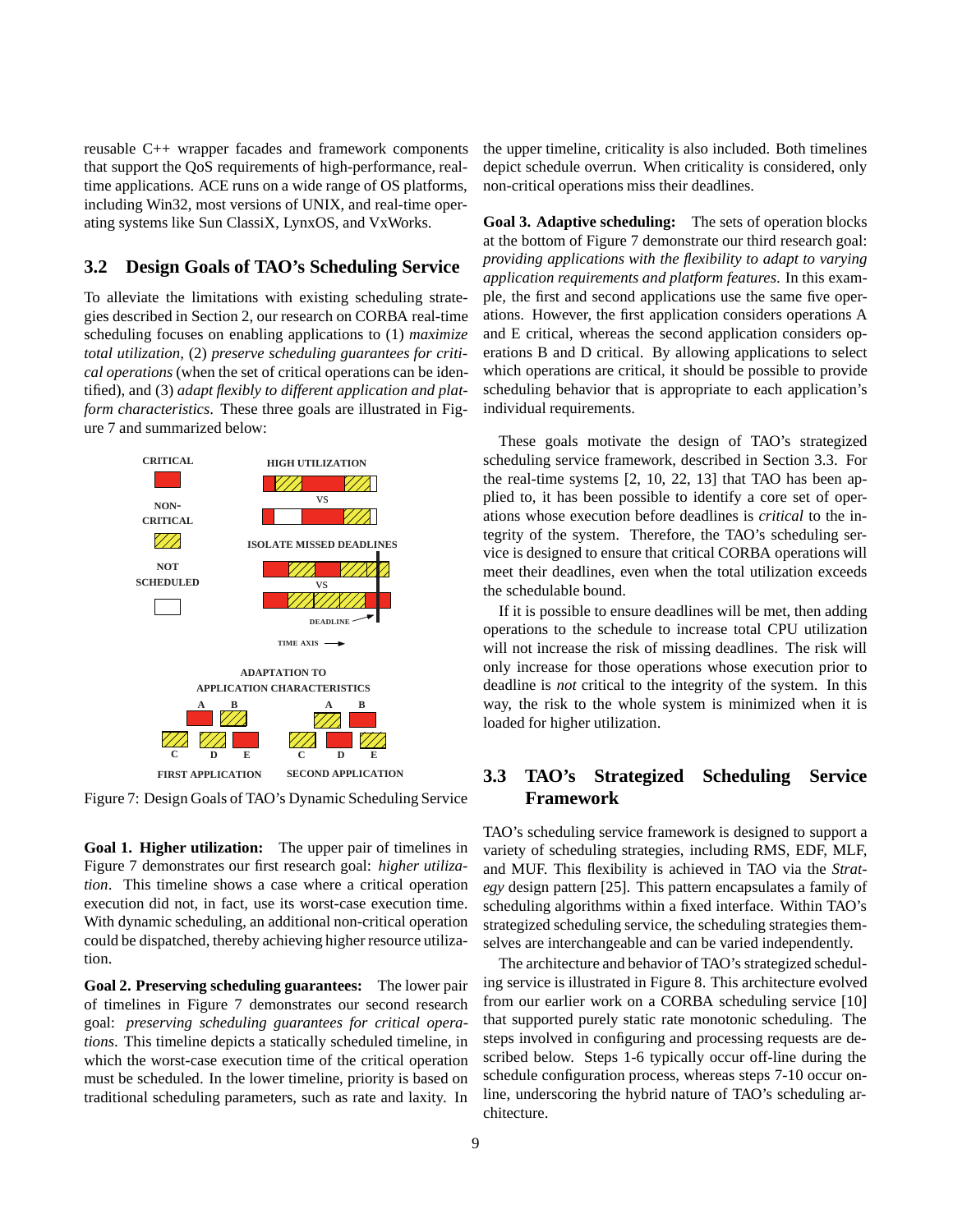

Figure 8: Processing Steps in TAO's Dynamic Scheduling Service Architecture

**Step 1:** A CORBA application specifies QoS information and passes it to TAO's scheduling service, which is implemented as a CORBA object, *i.e.*, it implements an IDL interface. The application specifies a set of values (RT Infos) for the characteristics of each of its schedulable operations (RT Operations). In addition, the application specifies invocation dependencies between these operations.

**Step 2:** At configuration time, which can occur either offline or on-line, the application passes this QoS information into TAO's scheduling service via its *input interface*. TAO's scheduling service stores the QoS information in its repository of RT Info descriptors. TAO's scheduling service's input interface is described further in Section 3.5.1.

TAO's scheduling service constructs operation dependency graphs based on information registered with it by the application. The scheduling service then identifies threads of execution by examining the terminal nodes of these dependency graphs. Nodes that have outgoing edges but no incoming edges in the dependency graph are called *consumers*. Consumers are dispatched after the nodes on which they depend. Nodes that have incoming edges but no outgoing edges are called *suppliers*. Suppliers correspond to distinct threads of execution in the system. Nodes with incoming *and* outgoing edges can fulfill both roles.

**Step 3:** In this step, TAO's scheduling service assesses schedulability. A set of operations is considered *schedulable* if all operations in the critical set are guaranteed to meet their deadlines. Schedulability is assessed according to whether CPU utilization by operations in and above the minimum critical priority is less than or equal to the schedulable bound.

**Step 4:** Next, TAO's scheduling service assigns static priorities and subpriorities to operations. These values are assigned according to the specific strategy used to configure the scheduling service. For example, when the TAO scheduling service is configured with the MUF strategy, static priority is assigned according to operation criticality. Likewise, static subpriority is assigned according to operation importance and dependencies.

**Step 5:** Based on the specific strategy used to configure it, TAO's scheduling service divides the dispatching priority and dispatching subpriority components into statically and dynamically assigned portions. The static priority and static subpriority values are used to assign the static portions of the dispatching priority and dispatching subpriority of the operations. These dispatching priorities and subpriorities reside in TAO's RT Info repository.

**Step 6:** Based on the assigned dispatching priorities, and in accordance with the specific strategy used to configure the off-line scheduling service, the number and types of dispatching queues needed to dispatch the generated schedule are assigned. For example, when the scheduling service is configured with the MLF strategy, there is a single queue, which uses laxity-based prioritization. As before, this configuration information resides in the RT Info repository.

**Step 7:** At run-time start up, the configuration information in the RT Info repository is used by the scheduling service's run-time scheduler component, which is collocated within an ORB endsystem. The ORB uses the run-time scheduler to retrieve (1) the thread priority at which each queue dispatches operations and (2) the type of dispatching prioritization used by each queue. The scheduling service's run-time component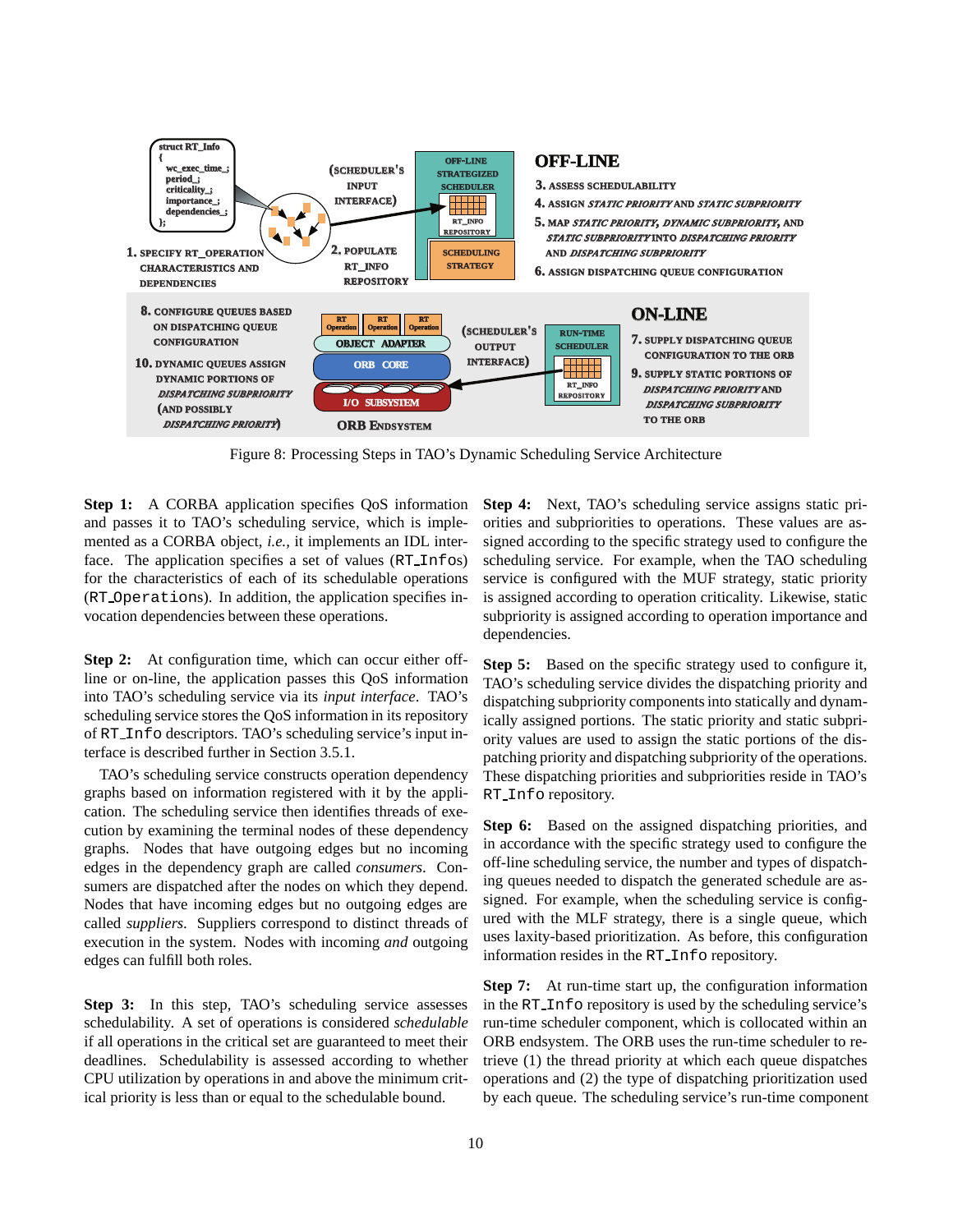provides this information to the ORB via its *output interface*, as described in Section 3.5.2.

**Step 8:** In this step, the ORB configures its *dispatching modules*, *i.e.*, the I/O subsystem, the ORB Core, and/or the Event Service. The information from the scheduling service's output interface is used to create the correct number and types of queues, and associate them with the correct thread priorities that service the queues. This configuration process is described further in Section 3.5.3.

**Step 9:** When an operation request arrives from a client at run-time, the appropriate dispatching module must identify the dispatching queue to which the request belongs and initialize the request's dispatching subpriority. To accomplish this, the dispatching module queries TAO's scheduling service's output interface, as described in Section 3.5.2. The run-time scheduler component of TAO's scheduling service first retrieves the static portions of the dispatching priority and dispatching subpriority from the RT Info repository. It then supplies the dispatching priority and dispatching subpriority to the dispatching module.

**Step 10:** If the dispatching queue where the operation request is placed was configured as a *dynamic queue* in step 8, the dynamic portions of the request's dispatching subpriority (and possibly its dispatching priority) are assigned. This queue first does this when it enqueues the request. This queue then updates these dynamic portions as necessary when other operations are enqueued or dequeued.

The remainder of this section describes TAO's strategized scheduling service framework in detail. Section 3.4 motivates why TAO allows applications to vary their scheduling strategy and Section 3.5 shows how TAO's framework design achieves this flexibility.

# **3.4 Motivation for TAO's Strategized Scheduling Architecture**

The flexibility of the architecture for TAO's strategized scheduling service is motivated by the following two goals:

- 1. *Shield application developers from unnecessary implementation details of alternative scheduling strategies* – This improves the system's reliability and maintainability, as described below.
- 2. *Decouple the strategy for priority assignment from the dispatching model so the two can be varied independently* – This increases the system's flexibility to adapt to varying application requirements and platform features.

TAO's scheduling strategy framework is designed to minimize unnecessary constraints on the values application developers specify to the input interface described in Section 3.5.1. For instance, one (non-recommended) way to implement the RMS, EDF, and MLF strategies in TAO's scheduling service framework would be to implement them as variants of the MUF strategy. This can be done by manipulating the values of the operation characteristics [15]. However, this approach would tightly couple applications to the MUF scheduling strategy and the strategy being emulated.

There is a significant drawback to tightly coupling the behavior of a scheduling service to the characteristics of application operations. In particular, if the value of one operation characteristic used by the application changes, developers must remember to manually modify other operation characteristics specified to the scheduling service in order to preserve the same mapping. In general, we prefer to shield application developers from such unnecessary details.

To achieve this encapsulation, TAO's scheduling service allows applications to specify the entire set of possible operation characteristics using its input interface. In the scheduling strategies implemented in TAO, mappings between the input and output interfaces are entirely encapsulated within the strategies. Therefore, they need not require any unnecessary manipulation of input values. This decouples them from operation characteristics they need not consider.

Additional decoupling within the scheduling strategies themselves is also beneficial. Thus, each scheduling strategy in TAO specifies the following two distinct levels in its mapping from input interface to output interface:

**1. Urgency assignment:** The first level assigns *urgency* components, *i.e.*, static priority, dynamic subpriority, and static subpriority, based on (1) the operation characteristics specified to the input interface and (2) the selected scheduling strategy, *e.g.*, MUF, MLF, EDF, or RMS.

**2. Dispatching (sub)priority assignment:** The second level assigns dispatching priority and dispatching subpriority in the output interface based on the urgency components assigned in the first level.

By decoupling (1) the strategy for urgency assignment from (2) the assignment of urgency to dispatching priority and dispatching subpriority, TAO allows the scheduling strategy and the underlying dispatching model to vary independently. This decoupling allows a given scheduling strategy to be used on an OS that supports either preemptive or non-preemptive threading models, with only minor modification to the scheduling strategy. In addition, it facilitates comparison of scheduling strategies over a range of dispatching models, from fully preemptive-by-urgency, through preemptive-by-priority-band, to entirely non-preemptive. These models are discussed further in Section 3.5.6.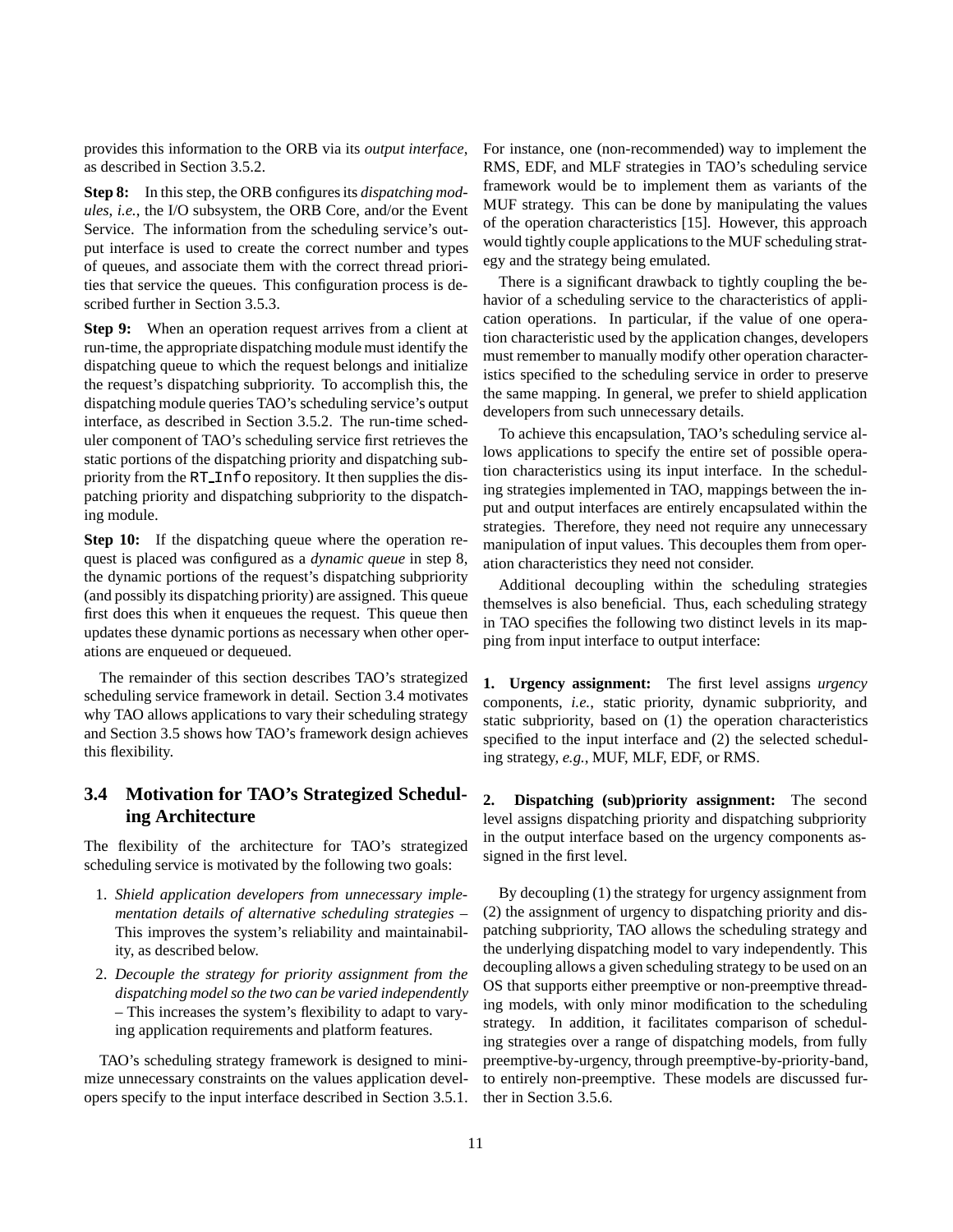# **3.5 Enhancing TAO's Scheduling Strategy Flexibility**

The QoS requirements of applications and the hardware/software features of platforms and networks on which they are hosted often vary significantly. For instance, a scheduling strategy that is ideal for telecommunication call processing may be poorly suited for avionics mission computing [2]. Therefore, TAO's scheduling service framework is designed to allow applications to vary their scheduling strategies. TAO supports this flexibility by decoupling the *fixed* portion of its scheduling framework from the *variable* portion, as follows:

**Fixed interfaces:** The fixed portion of TAO's strategized scheduling service framework is defined by the following two interfaces:

 **Input Interface:** As discussed in Section 3.5.1, the input interface consists of the three operations shown in Figure 9. Application can use these operations to manipulate QoS characteristics expressed with TAO's RT Info descriptors [10] (steps 1 and 2 of Figure 8).

 **Output Interface:** As discussed in Section 3.5.2, the output interface consists of the two operations shown in Figure 10. One operation returns the dispatching module configuration information (step 7 of Figure 8). The other returns the dispatching priority and dispatching subpriority components assigned to an operation (step 9 of Figure 8). Section 3.5.3 describes how TAO's dispatching modules use information from TAO's scheduling service's output interface to configure and manage dispatching queues, as well as dispatch operations according to the generated schedule.

**Variable mappings:** The variable portion of TAO's scheduling service framework is implemented by the following two distinct mappings:

 **Input Mapping:** The input mapping assigns urgencies to operations according to the desired scheduling strategy. Section 3.5.4 describes how each of the strategies implemented in TAO maps from the input interface to urgency values.

 **Output Mapping:** The output mapping assigns dispatching priority and dispatching subpriority according to the underlying dispatching model. Section 3.5.5 describes how the output mapping translates the assigned urgency values into the appropriate dispatching priority and dispatching subpriority values for the output interface. Section 3.5.6 describes alternatives to the output mapping used in TAO and discusses key design issues related to these alternatives.

The remainder of this section describes how TAO's scheduling service implements these fixed interfaces and variable mappings.

### **3.5.1 TAO's Scheduling Service Input Interface**

As illustrated in steps 1 and 2 of Figure 8, applications use TAO's scheduling service input interface to convey QoS information that prioritizes operations. TAO's scheduling service input interface consists of the CORBA IDL interface operations shown in Figure 9 and outlined below.

#### **interface Scheduler {**

 **// . . .**

 **// Create a new RT\_Info descriptor for entry\_point handle\_t create ( in string entry\_point ) raises ( DUPLICATE\_NAME );**

```
 // Add dependency to handle's RT_Info descriptor
void add_dependency ( in handle_t handle,
                       in handle_t dependency )
   raises ( UNKNOWN_TASK );
```

```
 // Set values of operation characteristics
// in handle's RT_Info descriptor
    void set ( in handle_t handle,
              in Criticality criticality,
             in Time worstcase_exec_time,
              in Period_period,
             in Importance importance )
       raises ( UNKNOWN_TASK );
```
 **// . . .**

**}**

Figure 9: TAO Scheduling Service Input IDL Interface

**create():** This operation takes a string with the operation name as an input parameter. It creates a new RT Info descriptor for that operation name and returns a handle for that descriptor to the caller. If an RT Info descriptor for that operation name already exists, create raises the DUPLI-CATE NAME exception.

**add dependency():** This operation takes two RT Info descriptor handles as input parameters. It places a dependency on the second handle's operation in the first handle's RT Info descriptor. This dependency informs the scheduler that a flow of control passes from the second operation to the first. If either of the handles refers to an invalid RT Info descriptor, add dependency raises the UNKNOWN TASK exception.

**set():** This operation takes an RT Info descriptor handle and values for several operation characteristics as input parameters. The set operation assigns the values of operation char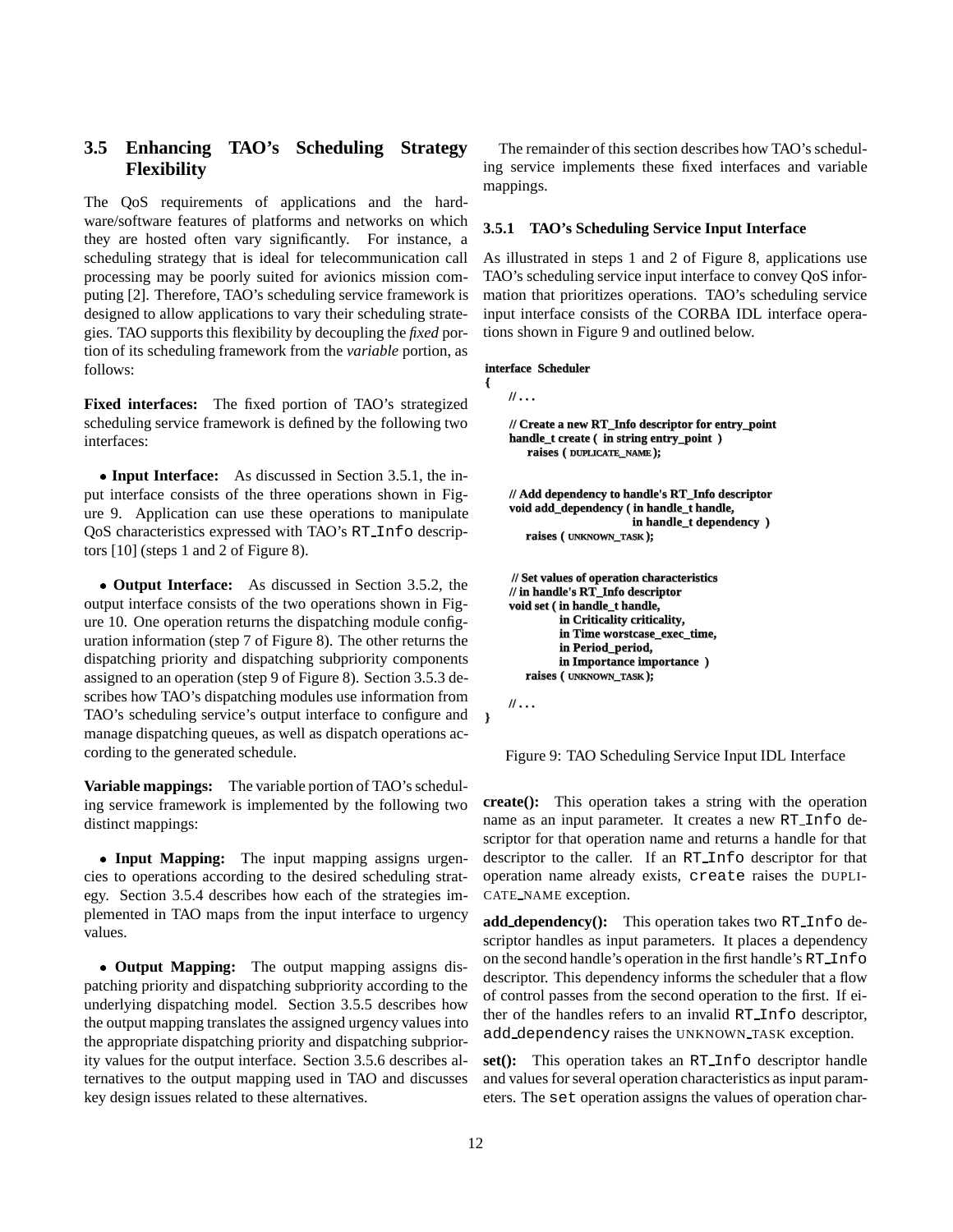acteristics in the handle's RT Info descriptor to the passed input values. If the passed handle refers to an invalid  $RT\_Info$ descriptor, set raises the UNKNOWN TASK exception.

#### **3.5.2 TAO's Scheduling Service Output Interface**

The output interface for TAO's scheduling service consists of the CORBA IDL interface operations shown in Figure 10.

#### **interface Scheduler**

```
 // . . .
```
**{**

**}**

 **// Get configuration information for the queue that will dispatch all // RT\_Operations that are assigned dispatching priority d\_priority void dispatch\_configuration ( in Dispatching\_Priority d\_priority, out OS\_Priority os\_priority, out Dispatching\_Type d\_type ) raises ( UNKNOWN\_DISPATCH\_PRIORITY, NOT\_SCHEDULED );**

```
 // Get static dispatching subpriority and dispatching
// priority assigned to the handle's RT_Operation
void priority ( in handle_t handle,
               out Dispatching_Subpriority d_subpriority,
               out Dispatching_Priority d_priority)
   raises ( UNKNOWN_TASK,
          NOT_SCHEDULED );
// . . .
```
Figure 10: TAO Scheduling Service Output IDL Interface

The first operation, dispatch configuration, provides configuration information for queues in the dispatching modules used by the ORB endsystem (step 7 of Figure 8). It takes a dispatching priority value as an input parameter. It returns the OS thread priority and dispatching type corresponding to that dispatching priority level. The run-time scheduler component of TAO's scheduling service retrieves these values from the RT Info repository, where they were stored by TAO's off-line scheduling component (step 6 of Figure 8).

The UNKNOWN DISPATCH PRIORITY exception will be raised if the dispatch configuration operation is passed a dispatching priority that is not in the schedule. Likewise, if a schedule has not been generated, the dispatch configuration operation raises the NOT SCHEDULED exception.

The second operation, priority, provides dispatching priority and dispatching subpriority information for an operation request (step 9 of Figure 8). It takes an RT Info descriptor handle as an input parameter and returns the assigned dispatching subpriority and dispatching priority as output parameters.

The run-time component of TAO's scheduling service retrieves the dispatching priority and dispatching subpriority values stored in the RT Info repository by its off-line component (step 5 of Figure 8). If the passed handle does not refer to a valid RT Info descriptor, priority raises the UNKNOWN TASK exception. If a schedule has not been generated, priority raises the NOT SCHEDULED exception.

## **3.5.3 Integrating the TAO's Scheduling Service with Its Dispatching Modules**

As noted in Section 2.2, a key research challenge is to implement dispatching modules that can enforce end-to-end QoS requirements. This section (1) shows these dispatching modules fit within TAO's overall architecture, (2) describes the internal queueing mechanism of TAO's dispatching modules, and (3) discusses the issue of run-time control over dispatching priority within these dispatching modules.

**Architectural placement:** The output interface of TAO's scheduling service is designed to work with dispatching modules in any layer of the TAO architecture. For example, TAO's real-time extensions to the CORBA Event Service [2] uses the scheduler output interface, as does its I/O subsystem [12]. Figure 11(A) illustrates dispatching in TAO's real-time Event Service [2]. The client application pushes an event to TAO's



Figure 11: Alternative Placement of Dispatching Modules

Event Service. The Event Service's dispatching module enqueues events and dispatches them according to dispatching priority and then dispatching subpriority. Each dispatched event results in a flow of control down through the ORB layers on the client and back up through the ORB layers on the server, where the operation is dispatched.

Figure 11(B) illustrates dispatching in TAO's I/O subsystem [22]. The client application makes direct operation calls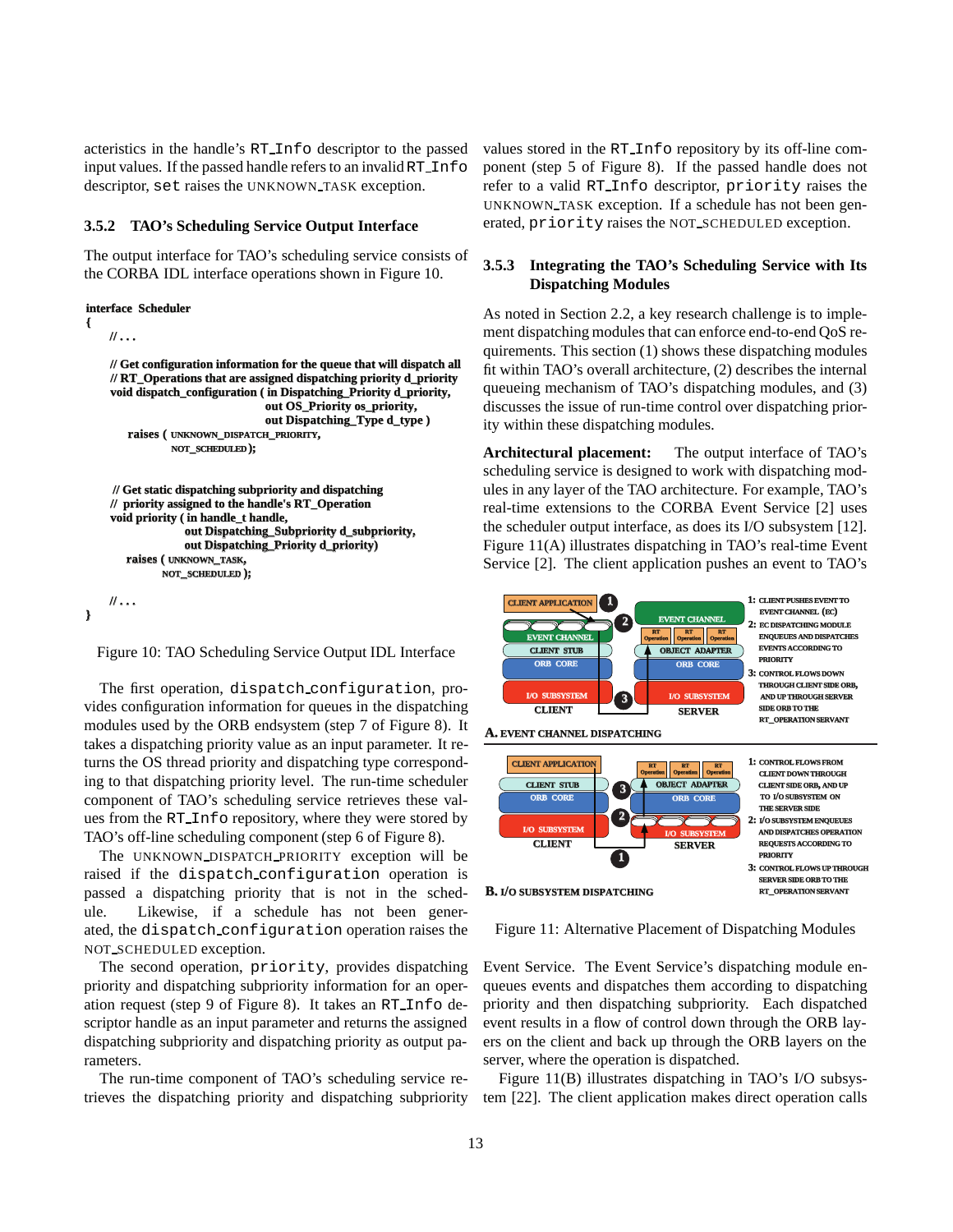to the ORB, which passes requests down through the ORB layers on the client and back up to the I/O subsystem layer on the server. The I/O subsystem's dispatching module enqueues operation requests and dispatches them according to their dispatching priority and dispatching subpriority, respectively. Each dispatched operation request results in a flow of control up through the higher ORB layers on the server, where the operation is dispatched.

**Internal architecture:** Figure 12 illustrates the general queueing mechanism used by the dispatching modules in TAO's ORB endsystem. In addition, this figure shows how



Figure 12: Example Queueing Mechanism in a TAO Dispatching Module

the output information provided by TAO's scheduling service is used to configure and operate a dispatching module.

During system initialization, each dispatching module obtains the thread priority and dispatching type for each of its queues from the scheduling service's output interface, as described in Section 3.5.2. Next, each queue is assigned a unique dispatching priority number, a unique thread priority, and an enumerated dispatching type. Finally, each dispatching module has an ordered queue of pending dispatches per dispatching priority.

To preserve QoS guarantees, operations are inserted into the appropriate dispatching queue according to their assigned dispatching priority. Operations within a dispatching queue are ordered by their assigned dispatching subpriority. To minimize priority inversions, operations are dispatched from the queue with the highest thread priority, preempting any operation executing in a lower priority thread [2]. To minimize preemption overhead, there is no preemption within a given priority queue.

The following three values are defined for the dispatching type:

**STATIC\_DISPATCHING:** This type specifies a queue that only considers the static portion of an operation's dispatching subpriority.

**DEADLINE\_DISPATCHING:** This type specifies a queue that considers the dynamic and static portions of an operation's dispatching subpriority, and updates the dynamic portion according to the time remaining until the operation's deadline.

**LAXITY DISPATCHING:** This type specifies a queue that considers the dynamic and static portions of an operation's dispatching subpriority, and updates the dynamic portion according to the operation's laxity.

The deadline- and laxity-based queues update operation dispatching subpriorities whenever an operation is enqueued or dequeued.

**Run-time dispatching priority:** Run-time control over dispatching priority can be used to achieve the preemptive-byurgency dispatching model discussed in Section 3.5.6. However, this model incurs greater complexity in the dispatching module implementation, which increases run-time overhead. Therefore, once an operation is enqueued in TAO's dispatching modules, none of the queues specified by the above dispatching types exerts control over an operation's dispatching priority at run-time.

As noted in Section 3.5.5, all the strategies implemented in TAO map static priority directly into dispatching priority. Compared with strategies that modify an operation's dispatching priority dynamically, this mapping simplifies the dispatching module implementation since queues need not maintain references to one another or perform locking to move messages between queues. In addition, TAO's strategy implementations also minimize run-time overhead since none of the queues specified by its dispatching types update any dynamic portion of an operation's dispatching priority. These characteristics meet the requirements of real-time avionics systems to which TAO has been applied [1, 2, 10, 13].

It is possible, however, for an application to define strategies that *do* modify an operation's dispatching priority dynamically. A potential implementation of this is to add a new constant to the enumerated dispatching types. In addition, an appropriate kind of queue must be implemented and used to configure the dispatching module according to the new dispatching type. Supporting this extension is simplified by the flexible design of TAO's scheduling service framework.

### **3.5.4 Input Mappings Implemented in TAO's Scheduling Service**

In each of TAO's scheduling strategies, an input mapping assigns urgency to an operation according to a specific scheduling strategy. Input mappings for MUF, MLF, EDF, and RMS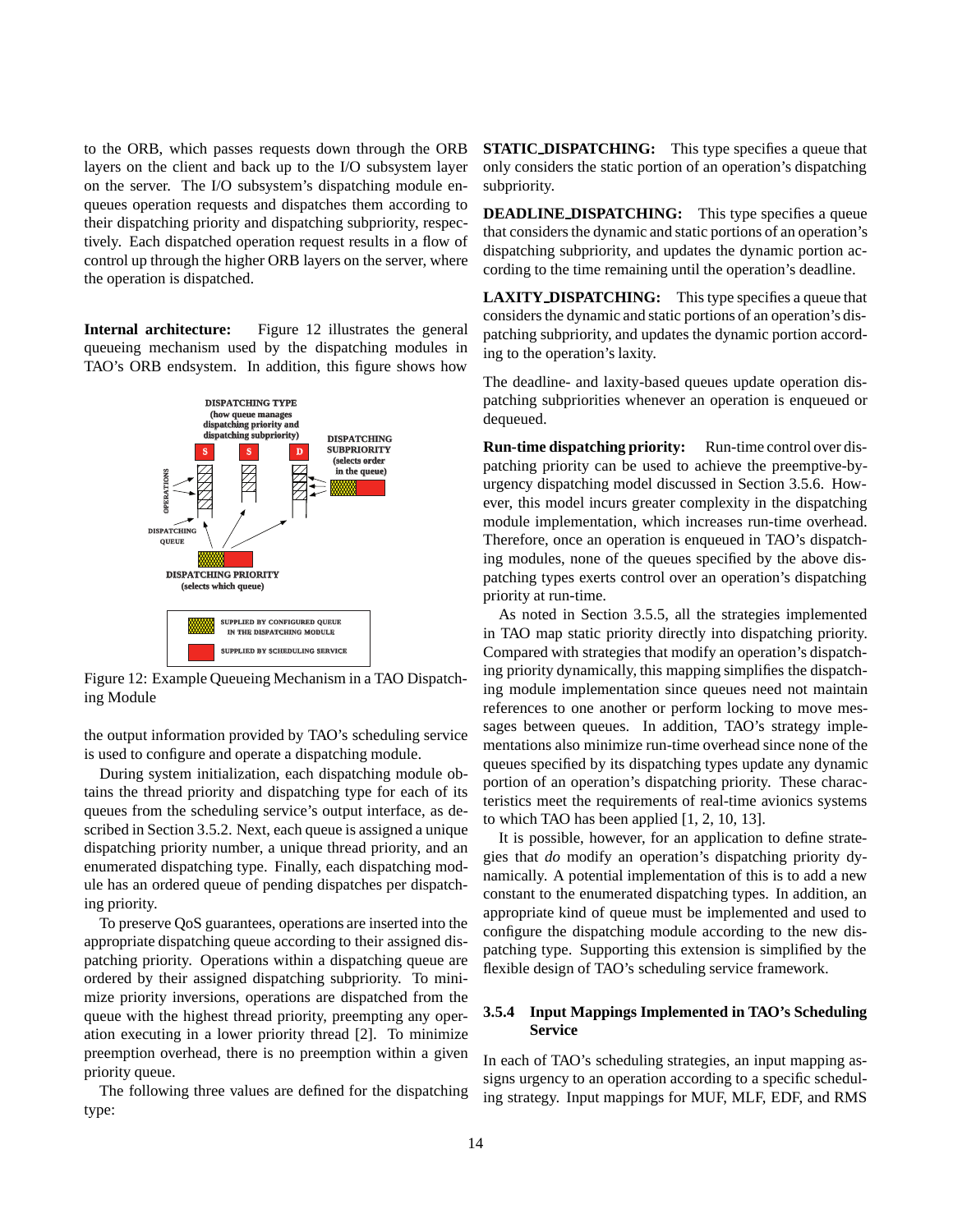have been implemented in TAO's strategized scheduling service. Below, we outline each mapping.

In each mapping, static subpriority is assigned first using importance and second using a topological ordering based on dependencies. The canonical definitions of MLF, EDF, and RMS do not include a minimal static ordering. Adding it to TAO's strategy implementations for these strategies has no adverse effect, however. This is because MLF, EDF, and RMS require that *all* operations are guaranteed to meet their deadlines for the schedule to be feasible, under *any* ordering of operations with otherwise identical priorities. Moreover, static ordering has the benefit of ensuring determinism for each possible assignment of urgency values.

**MUF mapping:** The mapping from operation characteristics onto urgency for MUF is shown in Figure 13. Static prior-



Figure 13: MUF Input Mapping

ity is assigned according to criticality in this mapping. There are only two static priorities since we use only two criticality levels in TAO's MUF implementation. The critical set in this version of MUF is the set of operations that were assigned the *high* criticality value.

When MUF is implemented with only two criticality levels, the minimum critical priority is the static priority corresponding to the high criticality value. In the more general version of MUF [15], in which multiple criticality levels are possible, the critical set may span multiple criticality levels.

Dynamic subpriority is assigned in the MUF input mapping according to *laxity*. Laxity is a function of the operation's period, execution time, arrival time, and the time of evaluation.

**MLF mapping:** The MLF mapping shown in Figure 14 assigns a constant (zero) value to the static priority of each operation. This results in a single static priority. The minimum critical priority is this lone static priority. The MLF strategy assigns the dynamic subpriority of each operation according to its laxity.



Figure 14: MLF Input Mapping

**EDF mapping:** The EDF mapping shown in Figure 15 also assigns a constant (zero) value to the static priority of each operation. Moreover, the EDF strategy assigns the dynamic



subpriority of each operation according to its *time-to-deadline*, which is a function of its period, its arrival time, and the time of evaluation.

**RMS mapping:** The RMS mapping shown in Figure 16 assigns the static priority of each operation according to its *period*, with higher static priority for each shorter period. The period for aperiodic execution must be assumed to be the worst case. In RMS, all operations are critical, so the minimum critical priority is the minimum static priority in the system. The RMS strategy assigns a constant (zero) value to the dynamic subpriority of each operation.

This section explored the well known RMS, EDF, MLF, and MUF priority mappings. These mappings reflect opposing design forces of commonality and difference. TAO's strategized scheduling service leverages the commonality among these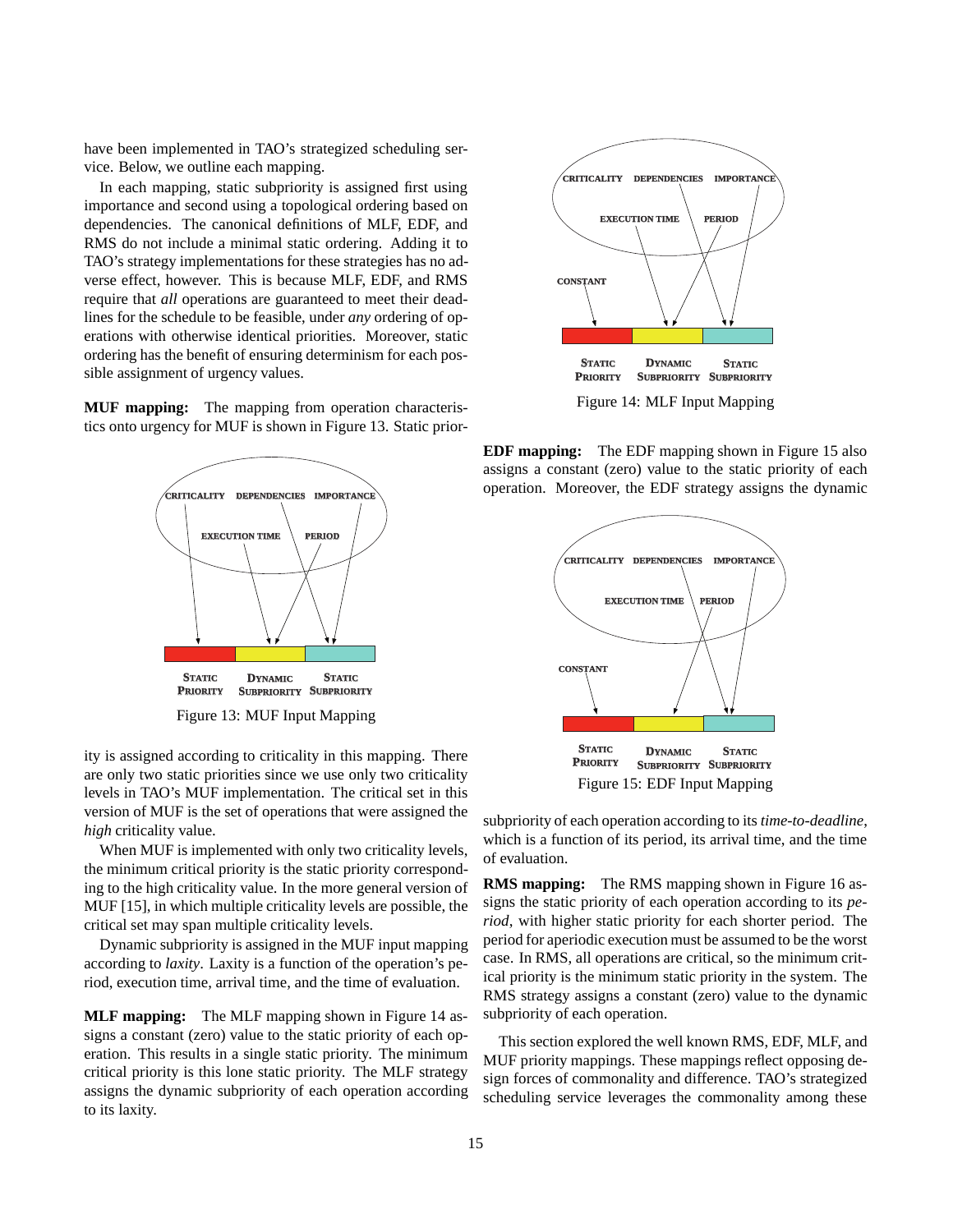

mappings to make its implementation more uniform. The differences between these mappings provide hot spots for adaptation to the requirements of specific applications.

### **3.5.5 Output Mapping Implemented in TAO's Scheduling Service**

The need to correctly specify enforcable end-to-end QoS requirements for different operations motivates both the input and output mappings in TAO's strategized scheduling service. The input mappings described in Section 3.5.4 specify priorities and subpriorities for operations. However, there is no mechanism to enforce these priorities, independent of the specific OS platform dispatching models. In each of TAO's scheduling strategies, an output mapping transforms these priority and subpriority values into dispatching priority and subpriority requirements that can be enforced by the specific dispatching models in real systems.

As described in Section 3.5.3, operations are distributed to priority dispatching queues in the ORB according to their assigned dispatching priority. Operations are ordered within priority dispatching queues according to their designated dispatching subpriority. The scheduling strategy's output mapping assigns dispatching priority and dispatching subpriority to operations as a function of the urgency values specified by the scheduling strategy's input mapping.

Figure 17 illustrates the output mapping used by the scheduling strategies implemented in TAO. Each mapping is described below.

**Dispatching Priority:** In this mapping, static priority maps directly to dispatching priority. This mapping corresponds to the priority band dispatching model described in Section 3.5.2. Each unique static priority assigned by the input mapping results in a distinct thread priority in TAO's ORB request dispatching module.



Figure 17: Output Mapping Implemented in TAO

**Dispatching Subpriority:** Dynamic subpriority and static subpriority map to dispatching subpriority. TAO's strategized scheduling service performs this mapping efficiently at runtime by transforming both dynamic and static subpriorities into a flat binary representation. A binary integer format of length <sup>k</sup> bits is used to store the dispatching subpriority value.

Because the range of dynamic subpriority values and the number of static subpriorities are known prior to run-time, a fixed number of bits can be reserved for each. Dynamic subpriority is stored in the m highest order bits, where  $m =$  $\lceil \lg(ds) \rceil$ , and ds is the number of possible dynamic subpriorities. Static subpriority is stored in the next  $n$  lower order bits, where  $n = \lfloor \lg(ss) \rfloor$ , and ss is the number of static subpriorities.

TAO's preemption subpriority mapping scheme preserves the ordering of operation dispatches according to their assigned *urgency* values. Static subpriorities correspond to thread priorities. Thus, an operation with higher static priority will always preempt one with lower static subpriority. Operations with the same static priority are ordered first by dynamic subpriority and second by static subpriority.

#### **3.5.6 Alternative Output Mappings**

It is useful to consider the consequences of the specific output mapping described in Section 3.5.5 and to evaluate the uses and implications of alternative output mappings. The scheduling strategies implemented in TAO strike a balance between preemption granularity and run-time overhead. This design is appropriate for the hard real-time avionics applications we have developed.

However, TAO's strategized scheduling architecture is designed to adapt to the needs of a range of applications, not just hard real-time avionics systems. Different types of applications and platforms may require different resolutions of key design forces.

For example, an application may run on a platform that *does not* support preemptive multi-threading. Likewise, other platforms do not support thread preemption and multiple thread priority levels. In such cases, TAO's scheduling service frame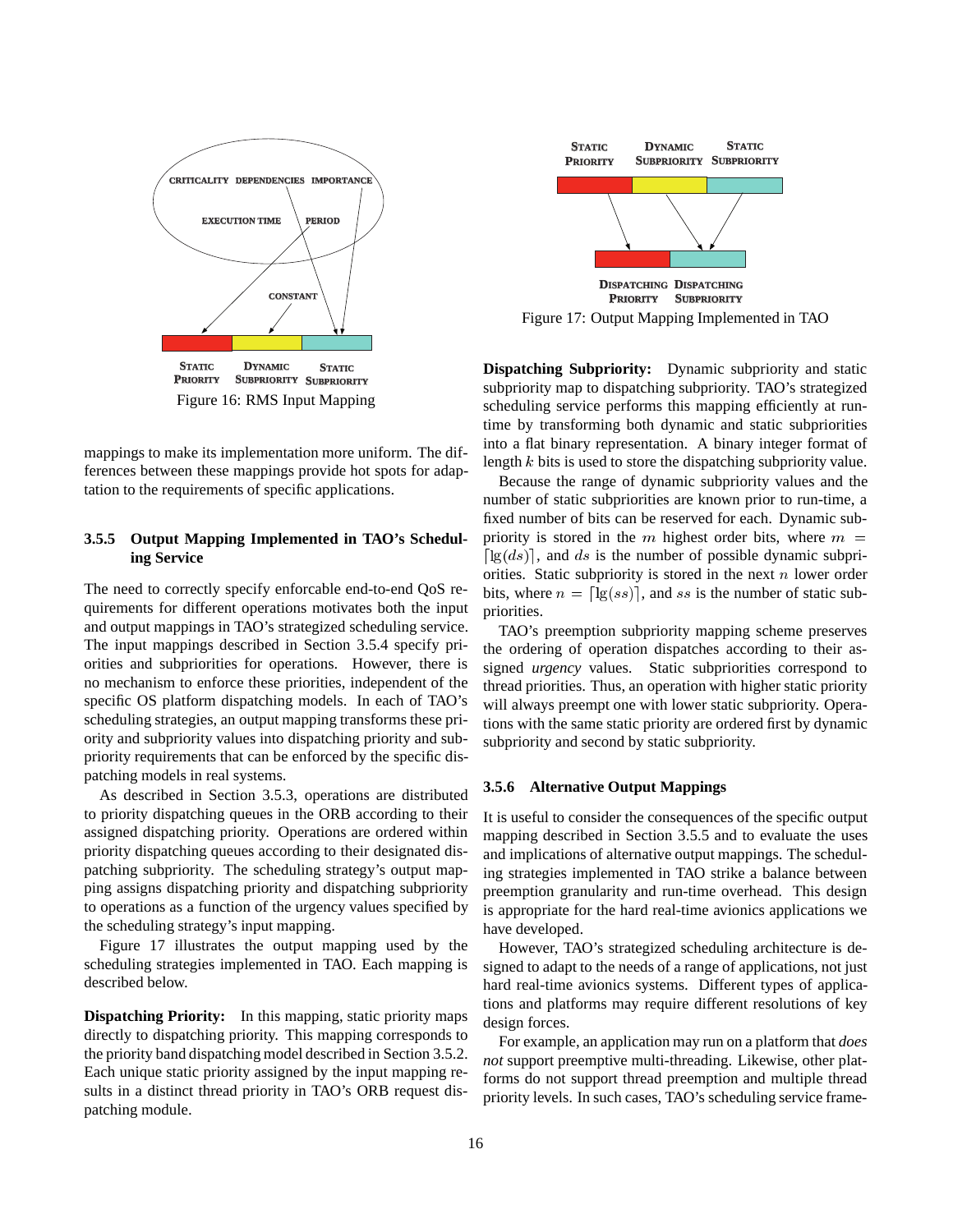work assigns all operations the same constant dispatching priority and maps the entire urgency tuple directly into the dispatching subpriority [15]. This mapping correctly assigns dispatching priorities and dispatching subpriorities for a nonpreemptive dispatching model. On a platform without preemptive multi-threading, the application could thus dispatch all operations in a single thread of execution, from a single priority queue.

Another application might run on a platform that *does* support preemptive multi-threading and a large number of distinct thread priorities. Where thread preemption and a very large number of thread priorities are supported, one alternative is a dispatching model that is preemptive by *urgency*. This design may incur higher run-time overhead, but can allow finer preemption granularity. The application in this second example might accept the additional time and space overhead needed to preemptively dispatch operations by urgency, in exchange for reducing the amount of priority inversion incurred by the dispatching module.

Depending on (1) whether the OS supports thread preemption, (2) the number of distinct thread priorities supported, and (3) the preemption granularity desired by the application, several dispatching models can be supported by the output interface of TAO's scheduling service. Below, we examine three canonical variations supported by TAO, which are illustrated in Figure 18.



Figure 18: Dispatching Models supported by TAO

**Preemptive-by-urgency:** One consequence of the input and output mappings implemented in TAO is that the purely dynamic EDF and MLF strategies are non-preemptive. Thus, a newly arrived operation will not be dispatched until the operation currently executing has run to completion, even if the new operation has greater urgency. By assigning dispatching priority according to urgency, all scheduling strategies can be made fully preemptive.

This dispatching model maintains the invariant that the

highest urgency operation that is able to execute is executing at any given instant, modulo the OS dispatch latency overhead [26]. This model can be implemented only on platforms that (1) support fully preemptive multitasking and (2) provide at least as many distinct real-time thread priorities as the number of distinct operation urgencies possible in the application.

The preemptive-by-urgency dispatching model can achieve very fine-grained control over priority inversions incurred by the dispatching modules. This design potentially reduces the time bound of an inversion to that for a thread context switch plus any switching overhead introduced by the dispatching mechanism itself. Preemptive-by-urgency achieves its precision at the cost of increased time and space overhead, however. Although this overhead can be reduced for applications whose operations are known in advance, using techniques like perfect hashing [21], overhead from additional context switches will still be incurred.

**Preemptive-by-priority-band:** This model divides the range of all possible urgencies into fixed priority bands. It is similar to the non-preemptive dispatching model used by message queues in the UNIX System V STREAMS I/O subsystem [27, 12]. This dispatching model maintains a slightly weaker invariant than the preemptive-by-urgency model. At any given instant, an operation from the highest fixed-priority band that has operations able to execute is executing.

This dispatching model requires thread preemption and at least a small number of distinct thread priority levels. These features are now present in many operating systems. The preemptive-by-priority-band model is a reasonable choice when it is desirable or necessary to restrain the number of distinct preemption levels.

For example, a dynamic scheduling strategy can produce a large number of distinct urgency values. These values must be constrained on operating systems, such as like Windows NT [28], that support only a small range of distinct thread priorities. Operations in the queue are ordered by a subpriority function based on urgency. The strategies implemented TAO's strategized scheduling service use a form of this model, as described in Section 3.5.5.

**Non-preemptive:** This model uses a single priority queue and is non-preemptive. It maintains a still weaker invariant: the operation executing at any instant had the greatest urgency at the time of last dispatch. As before, operations are ordered according to their urgency within the single dispatching queue. Unlike the previous models, however, this model can be used on platforms that lack thread preemption or multi-threading.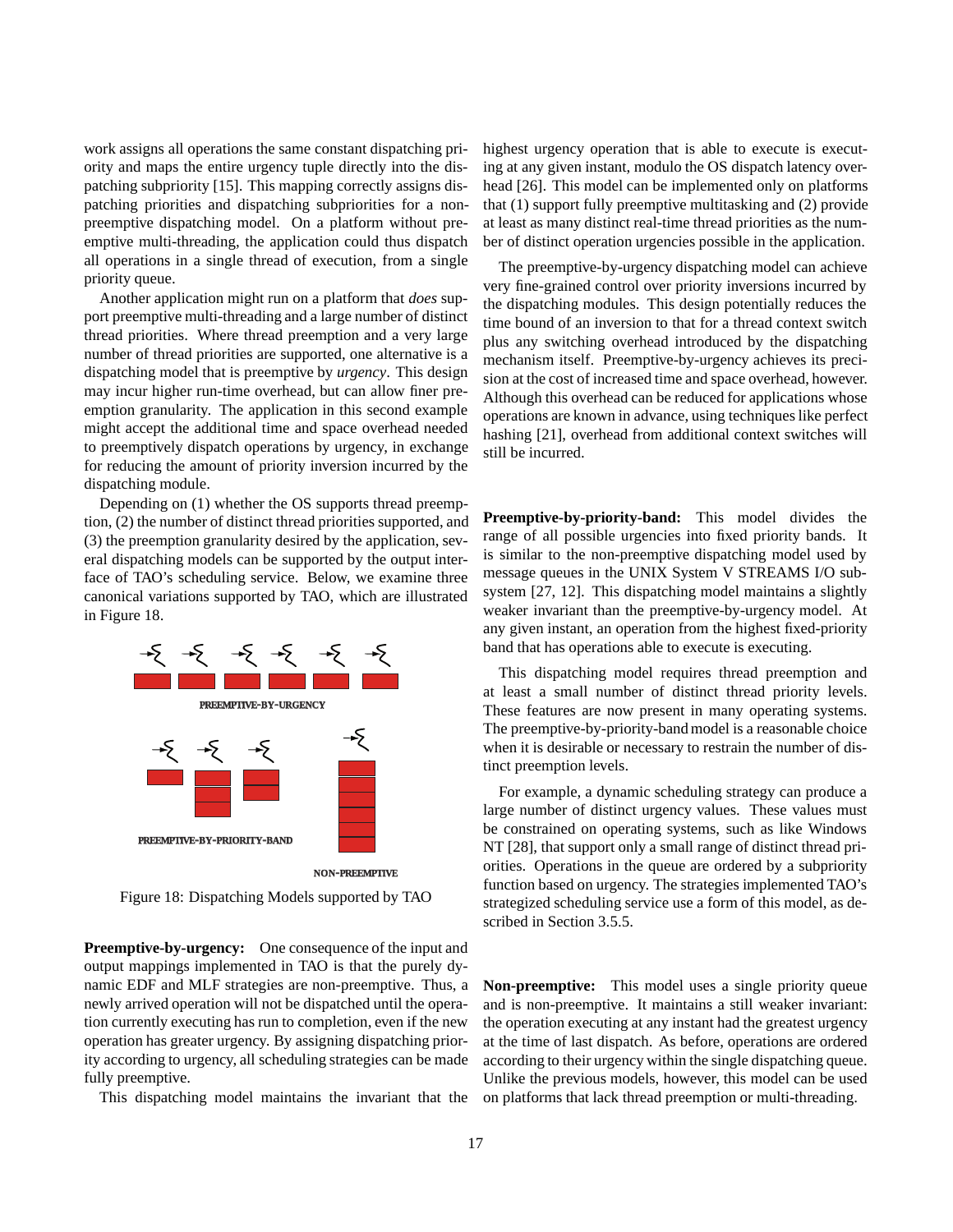# **4 Simulating TAO's Critical Instant Behavior**

As described in Section 3.2, two of our research goals are (1) to increase effective CPU utilization while (2) preserving scheduling guarantees for critical operations. This section presents the results of a simulation that visualizes the behavior of TAO's scheduling service under overload conditions, focusing on the *critical instant*. In real-time systems, the distribution of when operation requests arrive is important. The critical instant for a preemptive schedule occurs when all operation requests arrive simultaneously [14]. Simulating our strategized scheduling service framework's behavior after this critical instant illustrates how it performs for a given set of periodic operations under a worst-case request dispatching scenario.

The remainder of this section (1) describes the simulation design, (2) compares simulation results for the different scheduling strategies in terms of operation latency, laxity, and missed deadlines, and (3) presents conclusions supported by the simulation results. The simulation results indicate the feasibility of achieving our research goals and motivate our empirical experiments described in Section 5.

### **4.1 Simulation Design**

We instrumented TAO's scheduling service framework to generate timelines for the dispatching and preemption order of the operations after the critical instant. To measure this behavior, operation dispatches were simulated over a one second time frame, from the critical instant. Each simulation was run until the last operation finished executing.

To present a fair comparison of TAO's supported scheduling strategies, *i.e.*, MUF, MLF, EDF, and RMS, our simulation employs a *preemptive-by-urgency* dispatching model, as discussed in Section 3.5.6. This model always executes the highest priority operation that is ready to execute at a given time, preempting any lower priority operation when a higher priority operation arrives. Strategies like EDF and MLF, which rely entirely on dynamic prioritization of operations, would otherwise exhibit a disproportional number of priority inversions. Moreover, the canonical definition of EDF [14] specifies that it is dispatched in a fully preemptive manner.

In our simulation, we used a set of operations spanning a range of criticality and period values. The combined utilization of these operations exceeded the maximum schedulable bound, which is the maximum percentage of the CPU that can be utilized. Table 1 summarizes the characteristics of each operation in the simulation.

Each scheduling strategy emphasizes different static and dynamic operation characteristics. Our simulations were de-

| operation             | period<br>Hz | worst-case<br>execution<br>time, msec | Criticality | Importance  |
|-----------------------|--------------|---------------------------------------|-------------|-------------|
| " $low$ <sup>1"</sup> |              | 18                                    | LOW         | <b>HIGH</b> |
| " $low$ 5"            | 5            | 18                                    | LOW         | <b>HIGH</b> |
| " $low_10"$           | 10           | 18                                    | LOW         | <b>HIGH</b> |
| " $1$ ow $20$ "       | 20           | 18                                    | LOW         | HIGH        |
| "high $1$ "           |              | 18                                    | <b>HIGH</b> | LOW         |
| "high_5"              | 5            | 18                                    | <b>HIGH</b> | LOW         |
| "high $10$ "          | 10           | 18                                    | <b>HIGH</b> | LOW         |
| "high $20$ "          | 20           | 18                                    | <b>HIGH</b> | LOW         |

Table 1: **Characteristics of Simulated Operations**

signed to examine the effects of simple variations in operation characteristics on the scheduling behavior of the various strategies. We have varied only those parameters necessary to demonstrate meaningful differences between the strategies, while holding the others constant. In particular, we do not vary the worst-case execution times of the operations because the variations in period already produce variations in laxity and time-to-deadline. To avoid unnecessary complexity in experimental parameters, all operations possessed the same execution time: 18 milliseconds.

The latency and laxity of each operation dispatch were calculated from the simulation timelines. Operations with negative laxity at the time they were dispatched were marked as having missed their deadlines. Operations with shorter periods had more dispatches over the frame. To compare operations that execute at different rates, values for average latency and the fraction of deadlines missed were calculated for each operation.

# **4.2 Comparing Operation Latency in the Scheduling Strategies**

Figure 19 depicts the average latency values for the operations using each of the scheduling strategies in the simulation. Only the MUF strategy minimizes the latency of critical operations, as shown in the left half of the figure. In addition, MUF detects which operations will fail to meet their deadlines. This results in an overall decrease in both latency and laxity of operations that can meet their deadlines in an overloaded system.

In contrast, the other scheduling strategies do not fare as well. RMS minimizes the latency of operations with shorter periods, while increasing the latency of operations with longer periods. EDF behaves similarly since time-to-deadline is a function of an operation's period. MLF also minimizes the latency of operations with shorter periods, but detects which operations will fail to meet their deadlines, thereby showing better overall latency than RMS or EDF.

Upward spikes in the latency graph in Figure 19 show which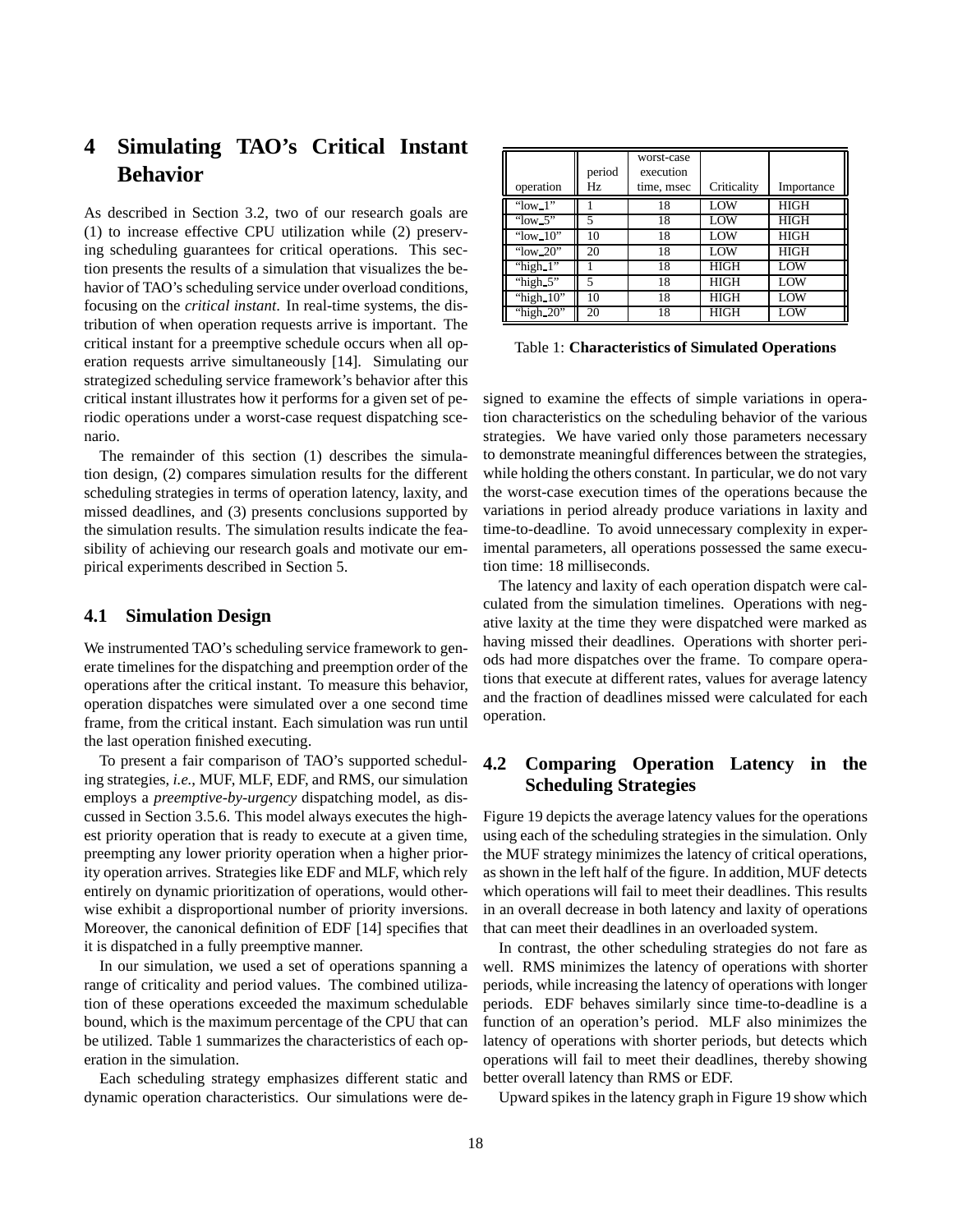

Figure 19: Latency of Operations for each Strategy

operations incur high average latency under each strategy. Where MLF, EDF, and RMS show latency spikes for both critical and non-critical operations, MUF shows a latency spike only in the non-critical set. Maximum average laxity is lowest for MUF and MLF, which consider both the worst-case execution time and time-to-deadline. Maximum average laxity is higher for EDF, which only considers time-to-deadline. It is higher still for RMS, which does not consider any dynamic characteristics.

# **4.3 Comparing Operation Laxity in the Strategies**

The laxity of an operation is defined as its time-to-deadline minus its remaining execution time. Figure 20 shows the average laxity values for the operations for each scheduling strategy. As with Figure 19, only the MUF strategy protects the set of critical operations. The other strategies have negative average laxities for the critical operations with rates less than 20 Hz.

Operations that have negative laxity when they complete execution have missed their deadlines. Conversely, operations that have positive laxity when they complete their execution have met their deadlines. Another way to visualize the operation behavior with respect to laxity is to graph the fraction of all dispatches of an operation that miss their respective deadline. Figure 21 depicts this graph for the simulated operations and strategies.

The MUF strategy prevents the critical operations from missing their deadlines. It does so at a cost of missed deadlines in the non-critical set. However, MUF minimizes the overall percentage of missed deadlines better than the other strategies.

The other strategies missed deadlines for the critical opera-



Figure 20: Laxity of Operations for each Strategy



Figure 21: Fraction of Deadlines Missed for each Strategy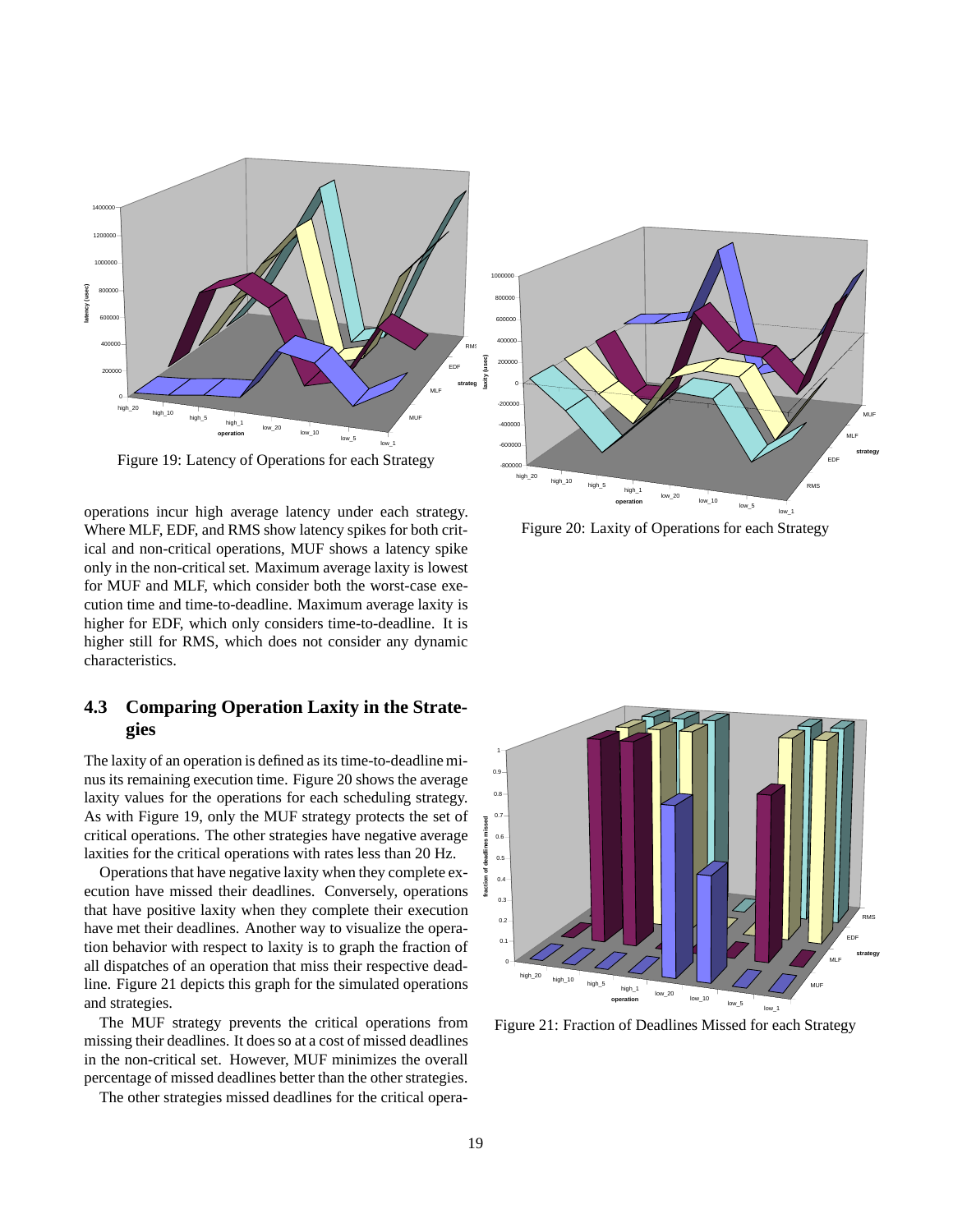tions with rates less than 20 Hz. The MUF and MLF strategies detect scheduling failures prior to deadline. They preempt operations with negative laxity in favor of operations with positive laxity, and thus allow more operations to meet their deadlines.

### **4.4 Analysis of Simulation Results**

Our simulation results illustrate that the characteristics considered by each scheduling strategy significantly affects operation latency, laxity, and percentage of deadlines missed. These results, grouped by the operation characteristic, are summarized below:

**Criticality:** Under conditions of overload, only the MUF strategy reduced latency and preserved the deadline guarantees for operations in the critical set. The MUF strategy considers operation criticality in assigning priority, so operations in the critical set make their deadlines in preference to non-critical operations in MUF. The EDF, MLF, and RMS strategies do not consider criticality when assigning priority. Neither do they preserve deadline guarantees for operations in the critical set under conditions of overload.

**Execution time:** The MUF and MLF strategies, which consider time-to-deadline and worst-case execution time, reduced the impact of scheduling failures on other operations by detecting failure prior to deadline. In addition, they showed lower average latency per-operation than the other scheduling strategies.

**Period:** All strategies consider operation period. When all other factors are equal, each strategy shows differences in missed deadlines for operations with different periods. Among the non-critical operations in the MUF strategy simulation, the low criticality, 20 Hz period operation has lower initial laxity, because it has a closer deadline. However, is also more likely to miss its deadline as a result of preemption by critical operations. The MUF, MLF, and EDF strategies, which consider time-to-deadline, show lower maximum and overall latency than the RMS strategy, which does not consider any dynamic operation characteristics.

**Importance:** Operations with higher criticality values were given lower importance values. Thus, for strategies that do not consider criticality, operations with higher importance values had fewer missed deadlines, all other factors being equal.

## **4.5 Conclusions from Simulation Experiments**

The following conclusions can be drawn from comparing the results for the scheduling strategies used in the simulation:

**Characteristics considered:** Varying which operation characteristics a scheduling strategy considers has a significant impact on scheduling behavior. For example, only MUF considers operation criticality, and thus only MUF can selectively protect critical operations from missed deadlines.

**Combinations of characteristics:** Considering certain *combinations* of operation characteristics, may have an additional impact. For instance, MUF and MLF consider execution time in combination with period, which gives them the ability to detect deadline failures early and reallocate resources.

**Breadth of characteristics:** Strategies that consider more of the available information about static and dynamic operation characteristics generally exhibit an advantage over strategies that use less information. For example, MUF considers criticality, execution time, and period, and shows (1) lower latency, (2) fewer missed deadlines, and (3) no missed deadlines for critical operations. This is in contrast to RMS, MLF, and EDF, each of which considers fewer operation characteristics and fails to meet at least one of these criteria.

# **5 The Performance of TAO's Strategized Scheduling Service**

The conditions under which we ran the simulations in Section 4 were somewhat idealized. In particular, factors such as run-time overhead for dynamic scheduling mechanisms and OS dispatch latency [26] significantly affect the scheduling behavior of these strategies in actual systems. Therefore, empirical measurements are needed to validate the simulation results. To ensure that TAO's strategized scheduling service framework is efficient and predictable, we measure the dispatching overhead in TAO's strategized scheduling service.

We used time stamps to measure latency, the amount of time an operation is delayed. We subtracted the CPU time used by the operation from the time between when it was requested and when it finished executing. We used the measured latency to compare the run-time overhead for static and dynamic scheduling strategies.

We conducted two experiments. The first determines the run-time cost of dynamic dispatching for end-to-end performance. The second assesses the potential increase in dispatching overhead as varying loads are placed on the dispatching queues described in Section 3.5.3. These tests demonstrate that TAO's dispatching modules can enforce dynamic end-toend QoS requirements within acceptable levels of overhead.

The remainder of this section (1) describes an experiment to measure the minimum achievable end-to-end overhead for both static and dynamic scheduling strategies using TAO's Event Service over the TAO ORB, (2) describes an experiment to measure the overhead for static and dynamic dis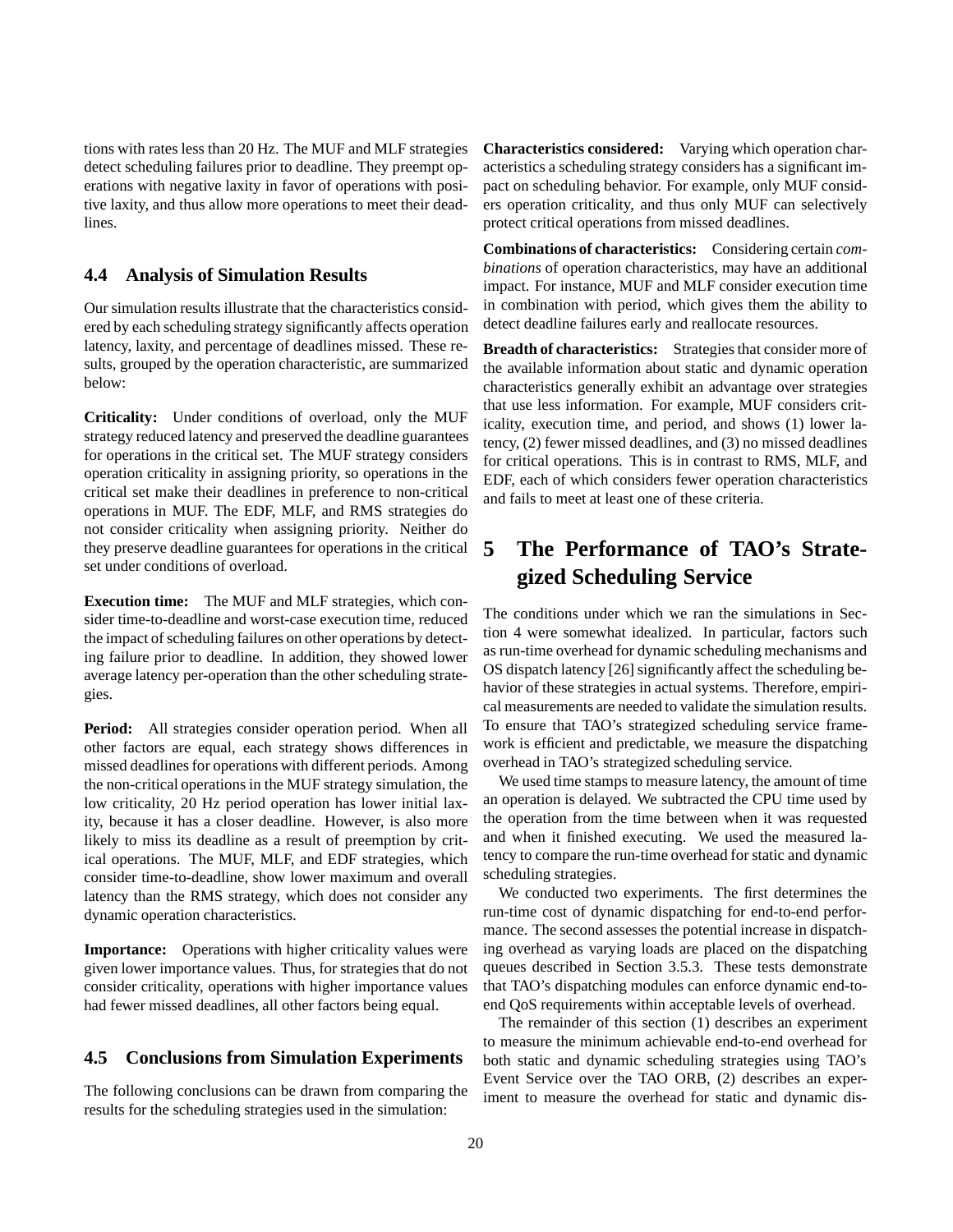patching queues as the load on these queues increases, and (3) draws conclusions about dynamic scheduling from the results of these experiments.

## **5.1 Measuring Dynamic Scheduling Overhead in TAO's Real-Time Event Service**

The first experiment quantified the dynamic scheduling overhead in TAO's Event Service [29], shown in Figure 22. This experiment consisted of a single high-priority sup-



Figure 22: **TAO's Event Service Architecture**

plier/consumer pair, and a varied number of low-priority event supplier/consumer pairs, ranging from 1 to 1,000 pairs. By varying the number of low-priority suppliers and consumers, this experiment measured (1) the effect of increasing lowpriority load on high-priority performance, and (2) the minimum relative overhead associated with dynamic operation dispatching.

We measured the latency in event delivery between the highpriority supplier and consumer. This latency included (1) the time required for the TAO run-time scheduler to satisfy the Event Service dispatch module scheduling request plus (2) the time the request spent enqueued in the dispatch module. The test was run for two different scheduling strategies on a Sun

Ultra 30 uni-processor 300 MHz UltraSPARC CPU using the Solaris real-time (RT) scheduling class [12].

TAO's strategized scheduling service was configured with an off-line RMS strategy and an  $O(1)$  table lookup at run-time. The dynamic strategy used MUF, and therefore required an additional run-time laxity calculation. The high-priority supplier and consumer were paced so that each high-priority operation was dequeued before the next was enqueued. This design remove any queueing effect from the high-priority queue, so its minimum relative overhead could be measured accurately.

The results of this experiment are shown in Figure 23. This



Figure 23: End-to-end Run-time Overhead of Dynamic Scheduling

figure illustrates that there was no significant change in highpriority performance with increasing low-priority load. Likewise, there appears to be only a small (up to 10 percent) overhead end-to-end for dynamic dispatching with no queueing effect. In addition, the absolute overhead was between 80 and 100  $\mu$ secs.

# **5.2 Measuring Dynamic Scheduling Overhead in TAO's Dispatching Modules**

The experiment described in Section 5.1 established the minimum relative end-to-end overhead for dynamic scheduling in TAO. Our second experiment gauged the potential impact of an increasing number of enqueued messages on this overhead. To measure this queueing effect accurately, we eliminated as many sources of constant overhead as possible. For instance, the queues were tested in isolation from TAO's Event Service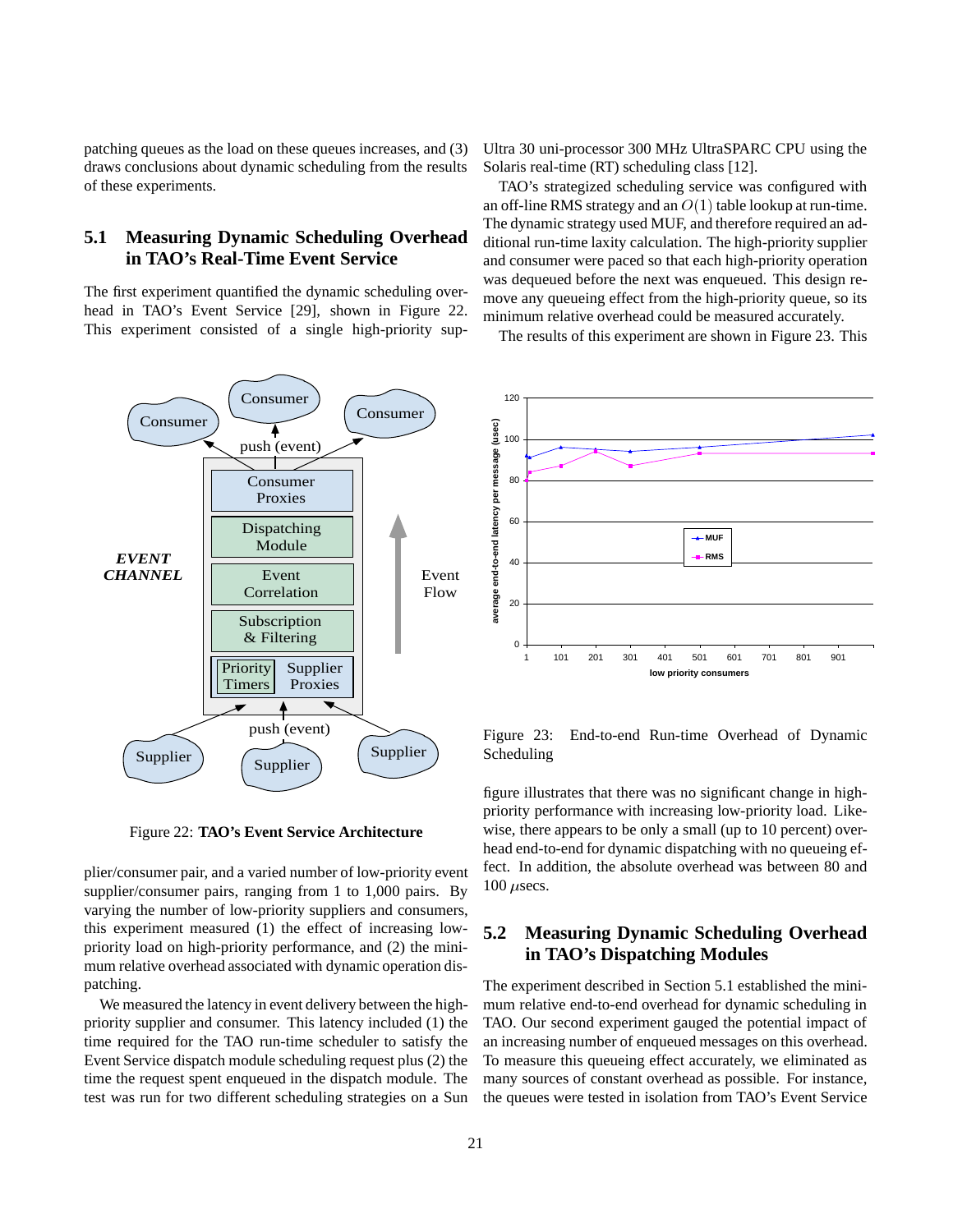and only the overhead of the enqueue and dequeue operations was measured.

The test was run in the Windows NT Real-Time scheduling class on a dual-CPU Intel 333 MHz Micron Powerdigm. The test used time stamps to measure the latency added by enqueue and dequeue operations for an increasing number of messages in the queue. A separate iteration of the test was run for each of an increasing number of enqueued messages. Messages were enqueued in random order. The same order was used for all queues in a given test iteration.

The test was run with three different kinds of dispatching queues. We tested static-, deadline-, and laxity-based queues. The static queue, which was used by the RMS scheduling strategy, used a  $O(1)$  table lookup at run-time. The deadlinebased queue, which was used by the EDF scheduling strategy, required an additional deadline calculation at run-time. The laxity-based queue, which was used by the MUF and MLF scheduling strategies, required an additional laxity calculation at run-time.

The overhead for the laxity-based queue was highest, followed by the deadline-based queue, and then the static queue. As shown in Figure 24, there was an initial increase in over-



Figure 24: Static and Dynamic Dequeue Overhead

head for dequeue operations in the laxity and deadline-based queues as the number of enqueued messages increases. However, the overhead per-dequeue operation rapidly saturated at  $\sim$  14  $\mu$ secs per operation for these queues. Thus, as the number of enqueued operations increased, the overhead for dequeue operations for the laxity- and deadline-based queues remained within a constant factor of roughly seven times the overhead of the static queue.

The overhead for randomly ordered enqueue operations was highest for the laxity-based queue, followed by the overhead for deadline-based queue, and last for the static queue. As shown in Figure 25, the overhead per enqueue operation in-



Figure 25: Static and Dynamic Enqueue Overhead

creased linearly with the number of enqueued operations for all three kinds of queues. The overhead for enqueue operations for the laxity- and deadline-based queues remained within a constant factor of roughly six of the static queue overhead as the number of enqueued operations increased.

## **5.3 Analysis of Empirical Results**

The tests described in Section 5.1 and Section 5.2 were run independently and in different experimental settings. Taken together, their results confirm empirically that dynamic scheduling strategies can be used effectively in real-time systems. Further, these results identify potential targets for optimization in cases where application requirements, such as heavy queue loading, degrade performance.

The remainder of this section (1) considers the implications of these results for systems with either moderate or heavy queueing, and (2) discusses alternative dispatching implementations and the conditions under which each may be preferable.

#### **5.3.1 Moderately-loaded systems**

Figure 23 shows that the minimal end-to-end latency for the laxity-based MUF scheduling strategy was only slightly higher than for the static RMS scheduling strategy. For systems where the maximum number of messages that can be enqueued at one time remains very small, the additional end-to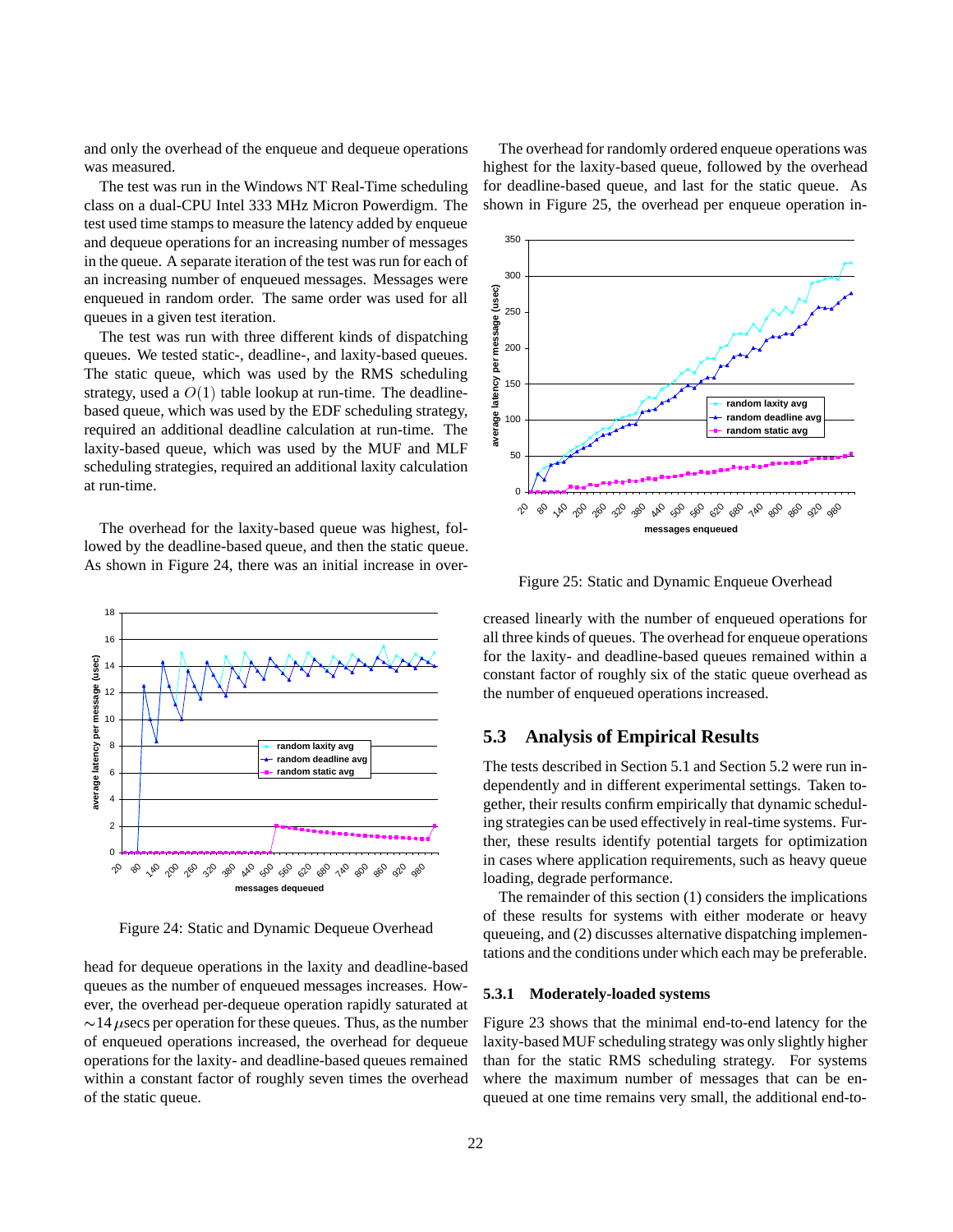end overhead for dynamically scheduled dispatching should be relatively low.

If the number of messages that can be enqueued at one time increases, however, the effects of dynamic queue management become more prevalent, assuming a randomized enqueueing order. This dynamic queue management overhead is distributed between the enqueue and dequeue operations, so the measured overhead for both must be considered.

As shown in Figure 24, the overhead for dequeue operations does not appear significant for systems with fewer than 50 messages enqueued at one time. As the number of enqueued messages reaches 100 messages, however, the overhead per dequeue operation jumped to  $\sim$ 12  $\mu$ secs in the experimental environment described in Section 5.2. Even with a large number of enqueued messages, this overhead remained around 14  $\mu$ secs per dequeue operation. Thus, the overhead from dequeue operations in the laxity- and deadline-based queues remains reasonable, even as the number of enqueued operations increases significantly.

As shown in Figure 25, the overhead for laxity- and deadline-based enqueue operations does not appear to be significant if fewer than 20 messages are enqueued at one time. As the number of enqueued messages reached 60 in the experiment described in Section 5.2, the overhead per dequeue operation jumped to  $\sim$  20  $\mu$ secs, and near 150 enqueued messages to 50  $\mu$ secs. Although the laxity- and deadline-based enqueue performance remained within a constant factor of the static enqueue behavior, the significance of this constant factor increased with the number of enqueued messages.

#### **5.3.2 Heavily-loaded systems**

Depending on the characteristics of the specific application, the overhead for laxity- or deadline-based dispatching may reach unacceptable levels as the number of enqueued messages increases. Figure 25 shows that as the number of enqueued messages reached 1,000, the average overhead *per enqueue operation* exceeded 300  $\mu$ secs for messages enqueued in randomized order. Thus, the total CPU time needed to enqueue these 1,000 messages was above 0.3 seconds.

For systems with such a large queueing effect, the overhead from dequeue operations will be minimal compared to the overhead for enqueue operations in the dispatching queues. Section 5.3.3 discusses two alternative dispatching priority queue implementations and describes when each are optimal for different numbers of enqueued messages and different application characteristics.

#### **5.3.3 Alternative dispatching mechanisms**

The dispatching queues described in Section 3.5.3 are implemented as linked lists. This minimizes the dequeue overhead for the static-, deadline-, and laxity-based dispatching queues, even as the number of enqueued messages becomes large.

For the statically dispatched queues, the dispatching overhead remains reasonable as well, even as the number of enqueued messages approaches 1,000. However, for the laxityand deadline-based queues, the enqueue overhead grows significantly as the number of enqueued messages increases.

One alternative to a linked list message queue implementation is to use a *heap*. A heap is a partially-ordered, almostcomplete binary tree that ensures the average- and worst-case time complexity for enqueueing or dequeueing is  $O(\lg n)$ . The trade-off is that in the linked list priority queue implementation, enqueue operations are  $O(n)$  and dequeue operations are  $O(1)$ . Conversely, in the heap-based priority queue implementation, both enqueue and dequeue operations are  $O(\log n)$ .

Switching from a linked list implementation to a heap implementation can reduce the cost of enqueue operations while raising the cost of dequeue operations. Therefore, the selection of a dispatch queue implementation depends on application characteristics. For example, even with a large number of messages enqueued, a laxity-based queue may show  $O(1)$ enqueue overhead if all messages have nearly identical execution times and times to deadline. Such idealized characteristics occur infrequently, however. Therefore, in systems where there is a larger queueing effect, heap-based implementations for laxity- and deadline-based queues may be preferable.

### **5.4 Conclusions from Empirical Experiments**

The following conclusions can be drawn from the empirical results of our experiments with TAO's strategized scheduling service:

**Minimal end-to-end overhead:** The minimal end-to-end overhead for dynamic scheduling strategies is comparable to that for static scheduling strategies, with only a small increase due to dynamic priority computations. This indicates that dynamic end-to-end QoS requirements can be enforced within acceptable levels of overhead, assuming other sources of system overhead are minimized.

**Range of acceptable performance:** The range of acceptable performance is sustained for dynamic scheduling strategies, up to a load of  $\sim$ 150 messages enqueued at one time. TAO's strategized scheduling service and dispatching modules can adapt flexibly to alternative queueing implementations, so that for heavier loads, heap-based queues may be preferable.

Our empirical results validate the simulation results presented in Section 4. The overhead of enforcing dynamic endto-end QoS requirements remains within acceptable limits for systems with light to moderate queue loading. Further, the empirical results suggest alternative queueing implementations to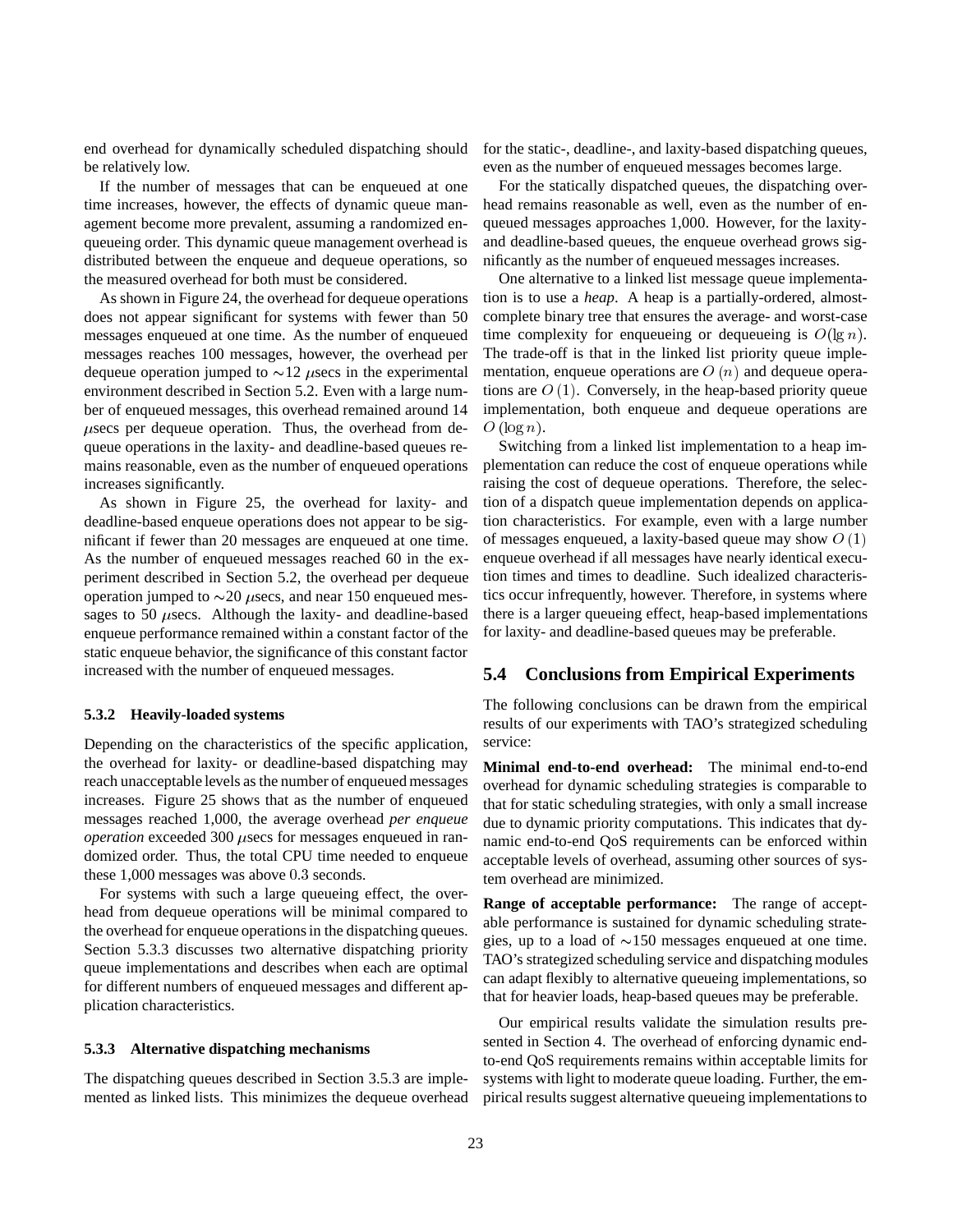give optimal performance under increasing loads. Thus, dynamic scheduling using TAO's strategized scheduling service framework can be achieved both efficiently and predictably.

# **6 Related Work**

Real-time middleware is an emerging field of study. An increasing number of research efforts are focusing on integrating QoS and real-time scheduling into middleware like CORBA. This section compares our work on TAO with related QoS middleware integration research.

**CORBA-related QoS research:** Krupp, *et al.*, [30] at MITRE Corporation were among the first to elucidate the requirements of real-time CORBA systems. A system consisting of a commercial off-the-shelf RTOS, a CORBA-compliant ORB, and a real-time object-oriented database management system is under development [31]. Similar to the initial approach provided by TAO, their initial static scheduling approach uses RMS, though a strategy for dynamic deadline monotonic scheduling support has been designed [32].

Wolfe, *et al.*, are developing a real-time CORBA system at the US Navy Research and Development Laboratories (NRaD) and the University of Rhode Island (URI) [20]. The system supports expression and enforcement of dynamic endto-end timing constraints through timed distributed operation invocations (TDMIs) [33]. A TDMI corresponds to TAO's RT Operation [10]. Likewise, an RT Environment structure contains QoS parameters similar to those in TAO's RT Info.

One difference between TAO and the URI approaches is that TDMIs express required timing constraints, *e.g.*, deadlines relative to the current time, whereas RT Operations publish their resource, *e.g.*, CPU time, requirements. The difference in approaches may reflect the different time scales, seconds versus milliseconds, respectively, and scheduling requirements, dynamic versus static, of the initial application targets. However, the approaches should be equivalent with respect to system schedulability and analysis.

In addition, NRaD/URI supply a new CORBA Global Priority Service (analogous to TAO's Scheduling Service), and augment the CORBA Concurrency and Event Services. The initial implementation uses *EDF within importance level* dynamic, on-line scheduling, supported by global priorities. A global priority is associated with each TDMI, and all processing associated with the TDMI inherits that priority. In contrast, TAO's initial Scheduling Service was static and off-line; it uses importance as a "tie-breaker" following the analysis of other requirements such as data dependencies. Both NRaD/URI and TAO readily support changing the scheduling policy by encapsulating it in their CORBA Global Priority and Scheduling Services, respectively.

The QuO project at BBN [34] has defined a model for communicating changes in QoS characteristics between applications, middleware, and the underlying endsystems and network. The QuO model uses the concept of a *connection* between a client and an object to define QoS characteristics. These characteristics are treated as first-class objects. Objects can be aggregated to enable characteristics to be defined at various levels of granularity, *e.g.*, for a single method invocation, for all method invocations on a group of objects, and similar combinations. The QuO model also uses several QoS definition languages (QDLs) that describe the QoS characteristics of various objects, such as expected usage patterns, structural details of objects, and resource availability.

The QuO architecture differs from our work on real-time QoS provisioning in TAO since QuO does not provide hard real-time guarantees of ORB endsystem CPU scheduling. Furthermore, the QuO programming model involves the use of several QDL specifications, in addition to OMG IDL, based on the separation of concerns advocated by Aspect-Oriented Programming (AoP) [35]. We believe that although the AOP paradigm is powerful, the proliferation of definition languages may be overly complex for common application usecases. Therefore, the TAO programming model focuses on the RT Operation and RT Info QoS specifiers, which can be expressed in standard OMG IDL and integrated seamlessly with the existing CORBA programming model.

The Realize project at UCSB [36] supports soft real-time resource management of CORBA distributed systems. Realize aims to reduce the difficulty of developing real-time systems and to permit distributed real-time programs to be programmed, tested, and debugged as easily as single sequential programs. The key innovations in Realize are its integration of distributed real-time scheduling with fault-tolerance, of faulttolerance with totally-ordered multicasting, and of totallyordered multicasting with distributed real-time scheduling, within the context of object-oriented programming and existing standard operating systems. Realize can be hosted on top of TAO [36].

The Epiq project [37] defines an open real-time CORBA scheme that provides QoS guarantees and run-time scheduling flexibility. Epiq explicitly extends TAO's off-line scheduling model to provide on-line scheduling. In addition, Epiq allows clients to be added and removed dynamically via an admission test at run-time. The Epiq project is work-in-progress and empirical results are not yet available.

**Non-CORBA-related QoS research:** The ARMADA project [38, 39] defines a set of communication and middleware services that support fault-tolerant and end-to-end guarantees for real-time distributed applications. ARMADA provides real-time communication services based on the X-kernel and the Open Group's MK microkernel. This infras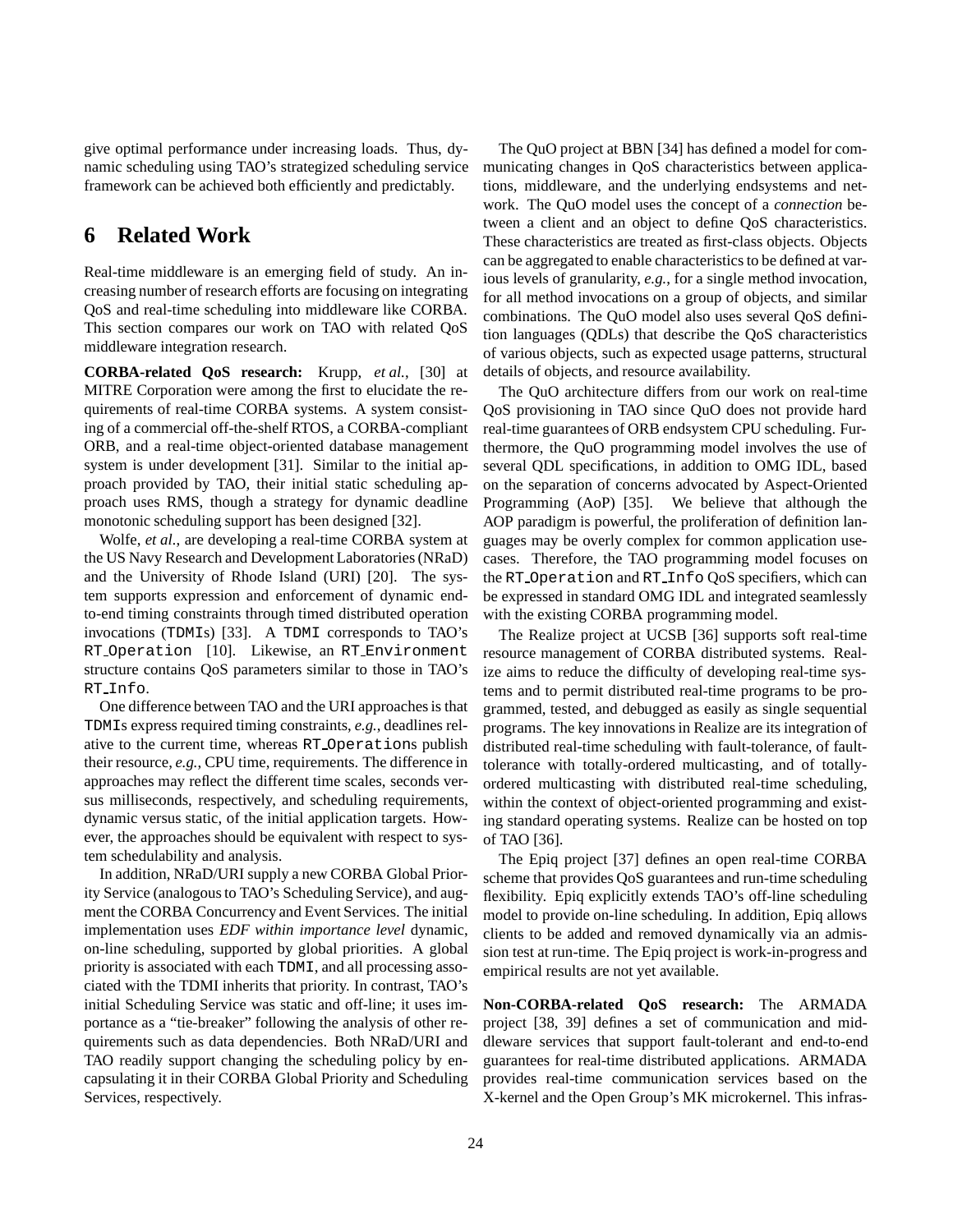tructure provides a foundation for constructing higher-level real-time middleware services.

TAO differs from ARMADA in that most of the real-time infrastructure features in TAO are integrated into its ORB Core. In addition, TAO implements the OMG's CORBA standard, while also providing the hooks that are necessary to integrate with an underlying real-time I/O subsystem and OS. Thus, the real-time services provided by ARMADA's communication system can be utilized by TAO's ORB Core to support a vertically and horizontally integrated real-time system.

Rajkumar, *et al.*, [40] at the Carnegie Mellon University Software Engineering Institute, developed a real-time Publisher/Subscriber model. It is functionally similar to the TAO's Real-time Event Service [2]. For instance, it uses real-time threads to prevent priority inversion within the communication framework.

The CMU model does not utilize any QoS specifications from publishers (event suppliers) or subscribers (event consumers). Therefore, scheduling is based on the assignment of request priorities, which is not addressed by the CMU model. In contrast, TAO's Scheduling Service and real-time Event Service utilize QoS parameters from suppliers and consumers to assure resource access via priorities. One interesting aspect of the CMU Publisher/Subscriber model is the separation of priorities for subscription and data transfer. By handling these activities with different threads, with possibly different priorities, the impact of on-line scheduling on real-time processing can be minimized.

# **7 Concluding Remarks**

Many hard real-time systems, such as avionics mission computing and manufacturing process control systems, have traditionally been scheduled statically using variants of rate monotonic scheduling (RMS). Static scheduling provides assurance of schedulability prior to run-time and can be implemented with low run-time overhead. However, static scheduling handles non-periodic processing inefficiently and treats invocation-to-invocation variations in resource requirements inflexibly. As a consequence, scheduled resources are underutilized and the resulting systems are hard to adapt to meet worst-case processing requirements.

Dynamic scheduling alleviates many limitations of static scheduling. However, purely dynamic scheduling strategies offer little or no control over which operations will miss their deadlines in an overloaded schedule. In addition, dynamic scheduling has a higher run-time cost because certain computations must be performed on-line, so it is necessary to measure this additional overhead and assess its significance.

To quantify the tradeoffs between static and dynamic scheduling algorithms, we have developed a *strategized* *scheduling service framework* and integrate this with TAO [10], which is our real-time ORB. This paper describes how we then used TAO's scheduling service to generate simulated dispatching timelines for four scheduling strategies, RMS, EDF, MLF, and MUF, and analyze the latency, laxity, and missed deadlines for the operations dispatched in each simulation. In addition, we used TAO's Event Service and run-time Scheduling Service to empirically measure end-toend latency with and without queueing.

Our results indicate that hybrid static/dynamic scheduling strategies can be used in real-time CORBA applications to (1) offer higher resource utilization than purely static scheduling strategies with acceptable run-time cost, (2) preserve the scheduling guarantees for critical operations even under an overloaded schedule, and (3) provide applications the flexibility to adapt to varying application requirements and platform features.

A C++ implementation of TAO's strategized scheduling service framework is available with the TAO ORB at URL www.cs.wustl.edu/~schmidt/TAO.html. TAO offers applications the flexibility to specify and use different scheduling strategies, according to their specific needs. Our simulations and empirical measurements provide a foundation upon which we will develop practical guidelines for configuring and using appropriate scheduling strategies for real-time CORBA applications. We believe the following areas of future work on dynamic scheduling of real-time CORBA operations are beneficial:

**Varying operation characteristics:** Additional simulations and empirical measurements are needed to assess the impact of varying the values of different operation characteristics on the performance of the scheduling strategies.

**Distributed scheduling behavior:** Further empirical measurements are needed to determine the impact of factors such as network latency on the end-to-end performance of dynamically scheduled distributed systems.

**Available platform features:** We plan to explore the impact of various platform-specific features, such as preemptive multi-threading, on run-time scheduling behavior.

**Application requirements:** A detailed examination of the impact of application specific requirements, such as policies for handling missed deadlines, will help guide the development of additional protocols for dynamically scheduled systems.

# **8 Acknowledgments**

This work was funded in part by Boeing. We gratefully acknowledge the support and direction of the Boeing Principal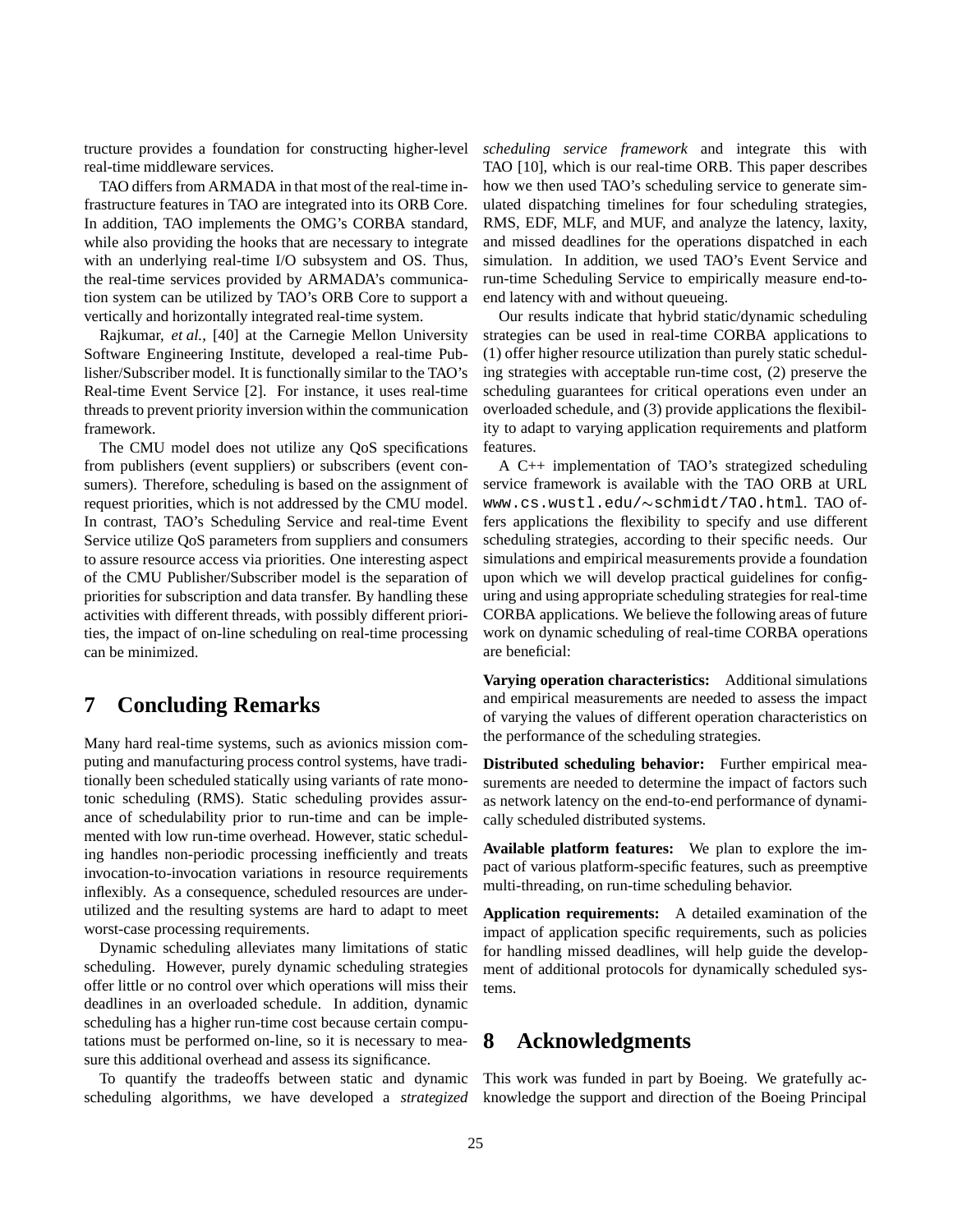Investigator, Bryan Doerr. In addition, we would like to thank [15] D. B. Stewart and P. K. Khosla, "Real-Time Scheduling of Priya Narasimhan for her extensive comments on this paper.

# **References**

- [1] C. D. Gill, D. L. Levine, , and D. C. Schmidt, "A Survey of Dynamic Scheduling Strategies for Avionics Mission Computing, in *Proceedings of the 17th IEEE/AIAA Digital Avionics Systems Conference (DASC)*, Oct/Nov 1998.
- [2] T. H. Harrison, D. L. Levine, and D. C. Schmidt, "The Design and Performance of a Real-time CORBA Event Service," in *Proceedings of OOPSLA '97*, (Atlanta, GA), ACM, October 1997.
- [3] Object Management Group, *The Common Object Request Broker: Architecture and Specification*, 2.2 ed., Feb. 1998.
- [4] S. Vinoski, "CORBA: Integrating Diverse Applications Within Distributed Heterogeneous Environments," *IEEE Communications Magazine*, vol. 14, February 1997.
- [5] N. Audsley and A. Wellings, "Analysing APEX Applications," in *Proceedings of the 16th Real-Time Systems Symposium*, pp. 39–44, Dec. 1996.
- [6] ARINC Incorporated, Annapolis, Maryland, USA, *Document No. 653: Avionics Application Software Standard Inteface (Draft 15)*, Jan. 1997.
- [7] J. R. Newport, *Avionics Systems Design*. Boca Raton, Florida: CRC Press, 1994.
- [8] D. C. Schmidt, "A Family of Design Patterns for Applicationlevel Gateways," *The Theory and Practice of Object Systems (Special Issue on Patterns and Pattern Languages)*, vol. 2, no. 1, 1996.
- [9] I. Pyarali, T. H. Harrison, and D. C. Schmidt, "Design and Performance of an Object-Oriented Framework for High-Performance Electronic Medical Imaging," *USENIX Computing Systems*, vol. 9, November/December 1996.
- [10] D. C. Schmidt, D. L. Levine, and S. Mungee, "The Design and Performance of Real-Time Object Request Brokers," *Computer Communications*, vol. 21, pp. 294–324, Apr. 1998.
- [11] A. Gokhale and D. C. Schmidt, "Evaluating the Performance of Demultiplexing Strategies for Real-time CORBA," in *Proceedings of GLOBECOM '97*, (Phoenix, AZ), IEEE, November 1997.
- [12] D. C. Schmidt, F. Kuhns, R. Bector, and D. L. Levine, "The Design and Performance of an I/O Subsystem for Real-time ORB Endsystem Middleware," *submitted to the International Journal of Time-Critical Computing Systems, special issue on Real-Time Middleware*.
- [13] D. C. Schmidt, S. Mungee, S. Flores-Gaitan, and A. Gokhale, "Alleviating Priority Inversion and Non-determinism in Realtime CORBA ORB Core Architectures," in *Proceedings of the Fourth IEEE Real-Time Technology and Applications Symposium*, (Denver, CO), IEEE, June 1998.
- [14] C. Liu and J. Layland, "Scheduling Algorithms for Multiprogramming in a Hard-Real-Time Environment," *JACM*, vol. 20, pp. 46–61, January 1973.
- Sensor-Based Control Systems," in *Real-Time Programming* (W. Halang and K. Ramamritham, eds.), Tarrytown, NY: Pergamon Press, 1992.
- [16] M. H. Klein, T. Ralya, B. Pollak, R. Obenza, and M. G. Harbour, *A Practitioner's Handbook for Real-Time Analysis: Guide to Rate Monotonic Analysis for Real-Time Systems*. Norwell, Massachusetts: Kluwer Academic Publishers, 1993.
- [17] J. P. Lehoczky, L. Sha, and J. K. Strosnider, "Enhanced Aperiodic Scheduling in Hard Real-Time Environments," in *Proceedings of the IEEE Real-Time Systems Symposium*, IEEE Computer Society Press, 1987.
- [18] D. B. Stewart, D. E. Schmitz, and P. K. Khosla, "Implementing Real-Time Robotic Systems using CHIMERA II," in *Proceedings of 1990 IEEE International Conference on Robotics and Automation*, (Cincinnatti, OH), 1992.
- [19] A. Gokhale and D. C. Schmidt, "Optimizing a CORBA IIOP Protocol Engine for Minimal Footprint Multimedia Systems," *submitted to the Journal on Selected Areas in Communications special issue on Service Enabling Platforms for Networked Multimedia Systems*, 1998.
- [20] V. F. Wolfe, L. C. DiPippo, R. Ginis, M. Squadrito, S. Wohlever, I. Zykh, and R. Johnston, "Real-Time CORBA," in *Proceedings of the Third IEEE Real-Time Technology and Applications Symposium*, (Montréal, Canada), June 1997.
- [21] D. C. Schmidt, "GPERF: A Perfect Hash Function Generator," in *Proceedings of the*  $2^{nd}$  C++ Conference, (San Francisco, California), pp. 87–102, USENIX, April 1990.
- [22] D. C. Schmidt, R. Bector, D. Levine, S. Mungee, and G. Parulkar, "An ORB Endsystem Architecture for Statically Scheduled Real-time Applications," in *Proceedings of the Workshop on Middleware for Real-Time Systems and Services*, (San Francisco, CA), IEEE, December 1997.
- [23] Z. D. Dittia, G. M. Parulkar, and J. Jerome R. Cox, "The APIC Approach to High Performance Network Interface Design: Protected DMA and Other Techniques," in *Proceedings of INFO-COM '97*, (Kobe, Japan), IEEE, April 1997.
- [24] D. C. Schmidt and T. Suda, "An Object-Oriented Framework for Dynamically Configuring Extensible Distributed Communication Systems," *IEE/BCS Distributed Systems Engineering Journal (Special Issue on Configurable Distributed Systems)*, vol. 2, pp. 280–293, December 1994.
- [25] E. Gamma, R. Helm, R. Johnson, and J. Vlissides, *Design Patterns: Elements of Reusable Object-Oriented Software*. Reading, MA: Addison-Wesley, 1995.
- [26] S. Khanna and et. al., "Realtime Scheduling in SunOS 5.0," in *Proceedings of the USENIX Winter Conference*, pp. 375–390, USENIX Association, 1992.
- [27] S. Rago, *UNIX System V Network Programming*. Reading, MA: Addison-Wesley, 1993.
- [28] K. Ramamritham, C. Shen, O. Gonzales, S. Sen, and S. Shirgurkar, "Using Windows NT for Real-time Applications: Experimental Observations and Recommendations," in *Proceedings of the Fourth IEEE Real-Time Technology and Applications Symposium*, (San Francisco, CA), IEEE, December 1997.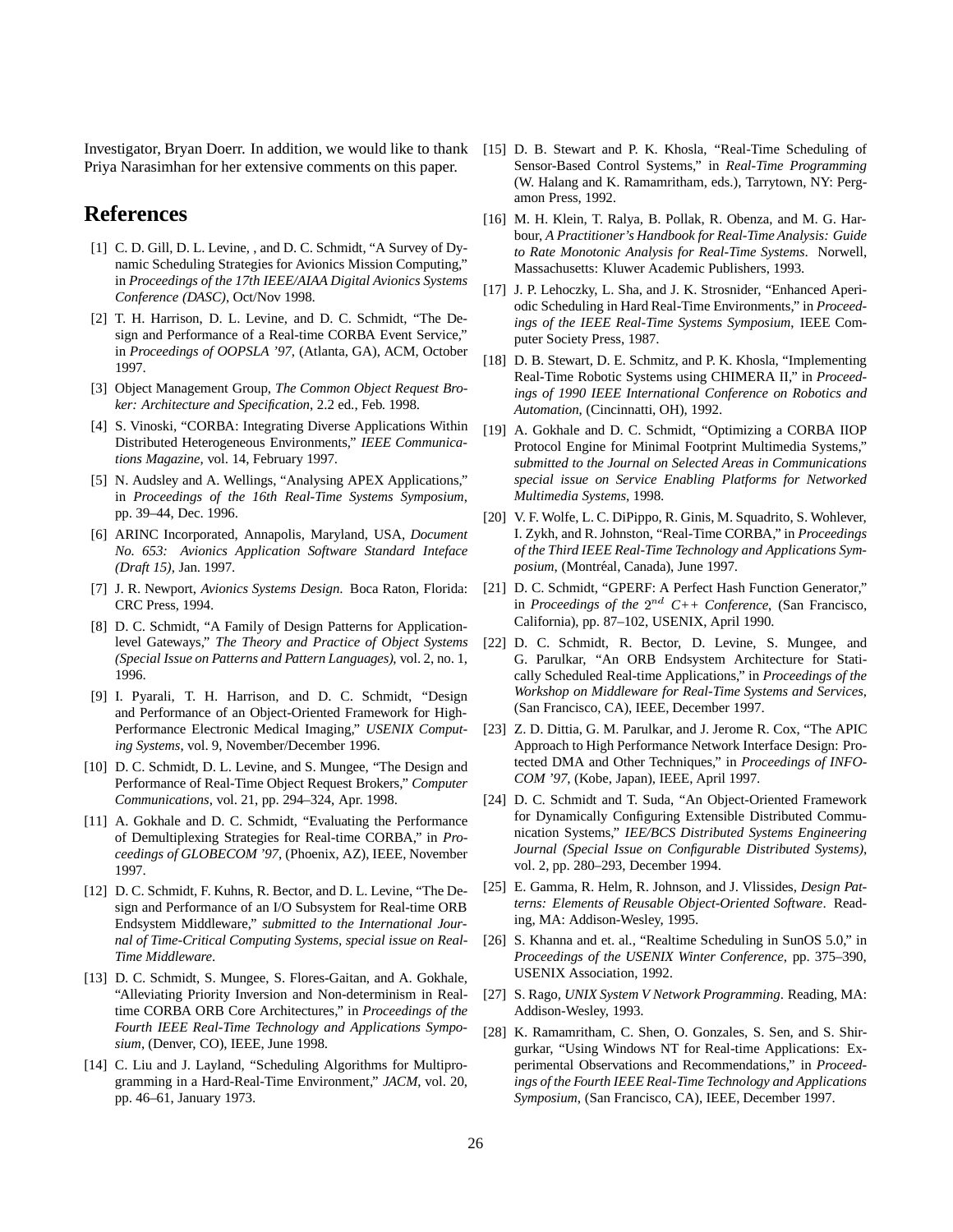- [29] T. H. Harrison, C. O'Ryan, D. Levine, and D. C. Schmidt, "The Design and Performance of a Real-time CORBA Event Service," *submitted to the Journal on Selected Areas in Communications special issue on Service Enabling Platforms for Networked Multimedia Systems*, 1998.
- [30] B. Thuraisingham, P. Krupp, A. Schafer, and V. Wolfe, "On Real-Time Extensions to the Common Object Request Broker Architecture," in *Proceedings of the Object Oriented Programming, Systems, Languages, and Applications (OOPSLA) Workshop on Experiences with CORBA*, ACM, Oct. 1994.
- [31] "Statement of Work for the Extend Sentry Program, CPFF Project, ECSP Replacement Phase II," Feb. 1997. Submitted to OMG in response to RFI ORBOS/96-09-02.
- [32] G. Cooper, L. C. DiPippo, L. Esibov, R. Ginis, R. Johnston, P. Kortman, P. Krupp, J. Mauer, M. Squadrito, B. Thuraisingham, S. Wohlever, and V. F. Wolfe, "Real-Time CORBA Development at MITRE, NRaD, Tri-Pacific and URI," in *Proceedings of the Workshop on Middleware for Real-Time Systems and Services*, (San Francisco, CA), IEEE, December 1997.
- [33] V. Fay-Wolfe, J. K. Black, B. Thuraisingham, and P. Krupp, "Real-time Method Invocations in Distributed Environments," Tech. Rep. 95-244, University of Rhode Island, Department of Computer Science and Statistics, 1995.
- [34] J. A. Zinky, D. E. Bakken, and R. Schantz, "Architectural Support for Quality of Service for CORBA Objects," *Theory and Practice of Object Systems*, vol. 3, no. 1, 1997.
- [35] G. Kiczales, "Aspect-Oriented Programming," in *Proceedings of the 11th European Conference on Object-Oriented Programming*, June 1997.
- [36] V. Kalogeraki, P. Melliar-Smith, and L. Moser, "Soft Real-Time Resource Management in CORBA Distributed Systems," in *Proceedings of the Workshop on Middleware for Real-Time Systems and Services*, (San Francisco, CA), IEEE, December 1997.
- [37] W. Feng, U. Syyid, and J.-S. Liu, "Providing for an Open, Real-Time CORBA," in *Proceedings of the Workshop on Middleware for Real-Time Systems and Services*, (San Francisco, CA), IEEE, December 1997.
- [38] A. Mehra, A. Indiresan, and K. G. Shin, "Structuring Communication Software for Quality-of-Service Guarantees," *IEEE Transactions on Software Engineering*, vol. 23, pp. 616–634, Oct. 1997.
- [39] T. Abdelzaher, S. Dawson, W.-C.Feng, F.Jahanian, S. Johnson, A. Mehra, T. Mitton, A. Shaikh, K. Shin, Z. Wang, and H. Zou, "ARMADA Middleware Suite," in *Proceedings of the Workshop on Middleware for Real-Time Systems and Services*, (San Francisco, CA), IEEE, December 1997.
- [40] R. Rajkumar, M. Gagliardi, and L. Sha, "The Real-Time Publisher/Subscriber Inter-Process Communication Model for Distributed Real-Time Systems: Design and Implementation," in *First IEEE Real-Time Technology and Applications Symposium*, May 1995.
- [41] E. Eide, K. Frei, B. Ford, J. Lepreau, and G. Lindstrom, "Flick: A Flexible, Optimizing IDL Compiler," in *Proceedings of ACM*

*SIGPLAN '97 Conference on Programming Language Design and Implementation (PLDI)*, (Las Vegas, NV), ACM, June 1997.

- [42] Object Management Group, *Messaging Service Specification*, OMG Document orbos/98-05-05 ed., May 1998.
- [43] M. Henning, "Binding, Migration, and Scalability in CORBA," *Communications of the ACM special issue on CORBA*, vol. 41, Oct. 1998.

# **A Overview of the CORBA Reference Model**

CORBA Object Request Brokers (ORBs) [4] allow clients to invoke operations on distributed objects without concern for:

**Object location:** CORBA objects can be collocated with the client or distributed on a remote server, without affecting their implementation or use.

**Programming language:** The languages supported by CORBA include C, C++, Java, Ada95, COBOL, and Smalltalk, among others.

**OS platform:** CORBA runs on many OS platforms, including Win32, UNIX, MVS, and real-time embedded systems like VxWorks, Chorus, and LynxOS.

**Communication protocols and interconnects:** The communication protocols and interconnects that CORBA can run on include TCP/IP, IPX/SPX, FDDI, ATM, Ethernet, Fast Ethernet, embedded system backplanes, and shared memory.

**Hardware:** CORBA shields applications from side-effects stemming from differences in hardware such as storage layout and data type sizes/ranges.

Figure 26 illustrates the components in the CORBA reference model, all of which collaborate to provide the portability, interoperability, and transparency outlined above. Each component in the CORBA reference model is outlined below:

**Client:** This program entity performs application tasks by obtaining object references to objects and invoking operations on them. Objects can be remote or collocated relative to the client. Ideally, accessing a remote object should be as simple as calling an operation on a local object, *i.e.*,  $object \rightarrow operation(args)$ . Figure 26 shows the underlying components that ORBs use to transmit remote operation requests transparently from client to object.

**Object:** In CORBA, an object is an instance of an Interface Definition Language (IDL) interface. The object is identified by an *object reference*, which uniquely names that instance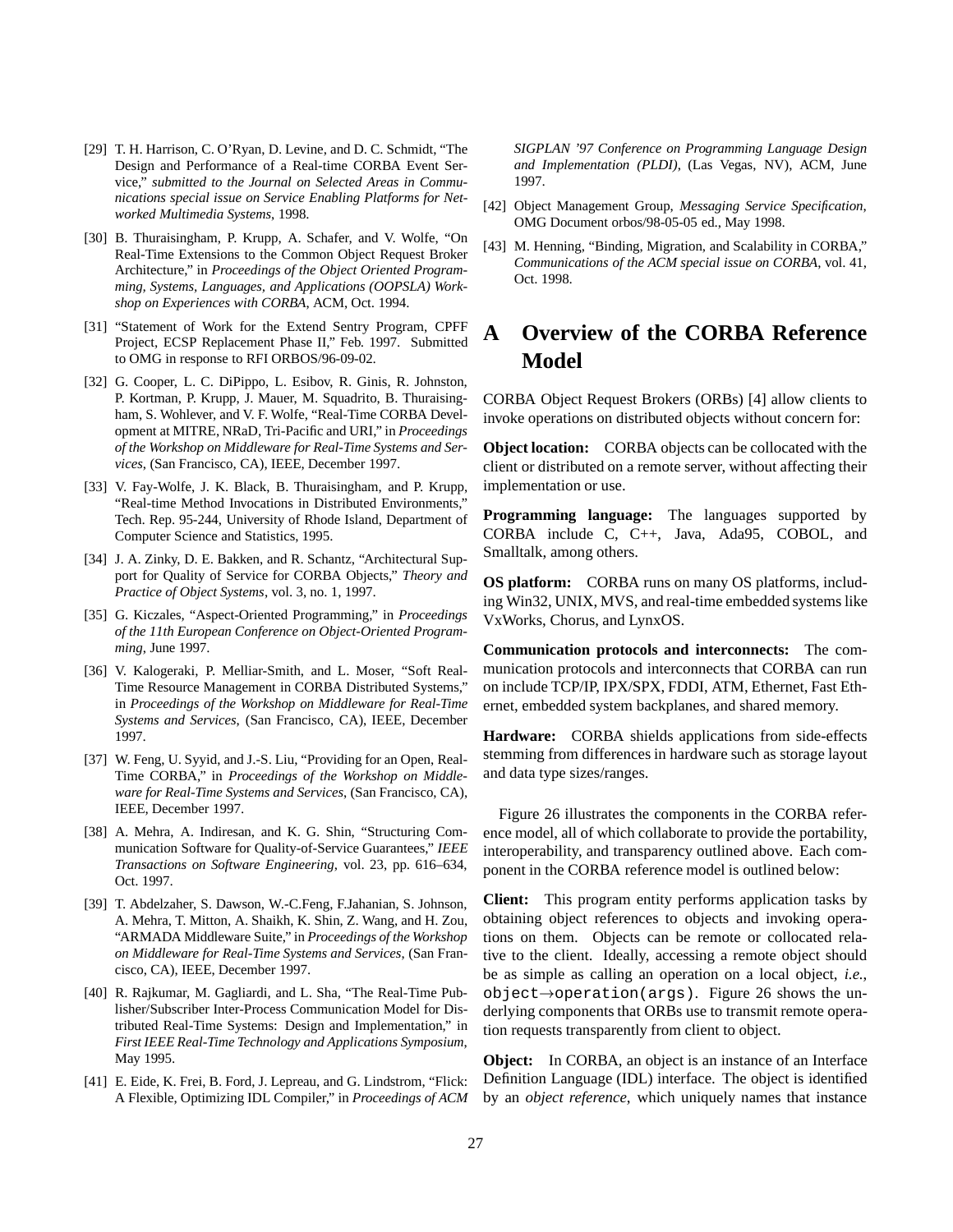

Figure 26: Components in the CORBA Reference Model

across servers. An *ObjectId* associates an object with its servant implementation, and is unique within the scope of an Object Adapter. An object has one or more servants associated with it that implement the interface.

**Servant:** This component implements the operations defined by an OMG Interface Definition Language (IDL) interface. In languages like C++ and Java that support objectoriented (OO) programming, servants are implemented using one or more objects. In non-OO languages like C, servants are typically implemented using functions and structs. A client never interacts with a servant directly, but always through an object.

**ORB Core:** When a client invokes an operation on an object, the ORB Core is responsible for delivering the request to the object and returning a response, if any, to the client. For objects executing remotely, a CORBA-compliant [3] ORB Core communicates via some version of the General Inter-ORB Protocol (GIOP), most commonly the Internet Inter-ORB Protocol (IIOP), which runs atop the TCP transport protocol. An ORB Core is typically implemented as a run-time library linked into both client and server applications.

**ORB Interface:** An ORB is an abstraction that can be implemented various ways, *e.g.*, one or more processes or a set of libraries. To decouple applications from implementation details, the CORBA specification defines an interface to an ORB. This ORB interface provides standard operations that (1) initialize and shutdown the ORB, (2) convert object references to strings and back, and (3) create argument lists for requests made through the *dynamic invocation interface* (DII).

**OMG IDL Stubs and Skeletons:** IDL stubs and skeletons serve as a "glue" between the client and servants, respectively, and the ORB. Stubs provide a strongly-typed, *static invocation interface* (SII) that marshals application parameters into a common data-level representation. Conversely, skeletons demarshal the data-level representation back into typed parameters that are meaningful to an application.

**IDL Compiler:** An IDL compiler automatically transforms OMG IDL definitions into an application programming language like C++ or Java. In addition to providing programming language transparency, IDL compilers eliminate common sources of network programming errors and provide opportunities for automated compiler optimizations [41].

**Dynamic Invocation Interface (DII):** The DII allows clients to generate requests at run-time. This flexibility is useful when an application has no compile-time knowledge of the interface it is accessing. The DII also allows clients to make *deferred synchronous* calls, which decouple the request and response portions of twoway operations to avoid blocking the client until the servant responds. In contrast, SII stubs currently only support *twoway*, *i.e.*, request/response, and *oneway*, *i.e.*, request only operations, though the OMG has standardized an asynchronous method invocation interface in the recent Messaging Service specification [42].

**Dynamic Skeleton Interface (DSI):** The DSI is the server's analogue to the client's DII. The DSI allows an ORB to deliver requests to a servant that has no compile-time knowledge of the IDL interface it is implementing. Clients making requests need not know whether the server ORB uses static skeletons or dynamic skeletons. Likewise, servers need not know if clients use the DII or SII to invoke requests.

**Object Adapter:** An Object Adapter associates a servant with objects, demultiplexes incoming requests to the servant, and dispatches the appropriate operation upcall on that servant. Recent CORBA portability enhancements [3] define the Portable Object Adapter (POA), which supports multiple nested POAs per ORB. Object Adapters enable ORBs to support various types of servants that possess similar requirements. This design results in a small and simple ORB that can still support a wide range of object granularities, lifetimes, policies, implementation styles, and other properties.

**Interface Repository:** The Interface Repository provides run-time information about IDL interfaces. Using this information, it is possible for a program to encounter an object whose interface was not known when the program was compiled, yet, be able to determine what operations are valid on the object and make invocations on it. In addition, the Interface Repository provides a common location to store additional information associated with interfaces ORB objects, such as stub/skeleton type libraries.

**Implementation Repository:** The Implementation Repository [43] contains information that allows an ORB to activate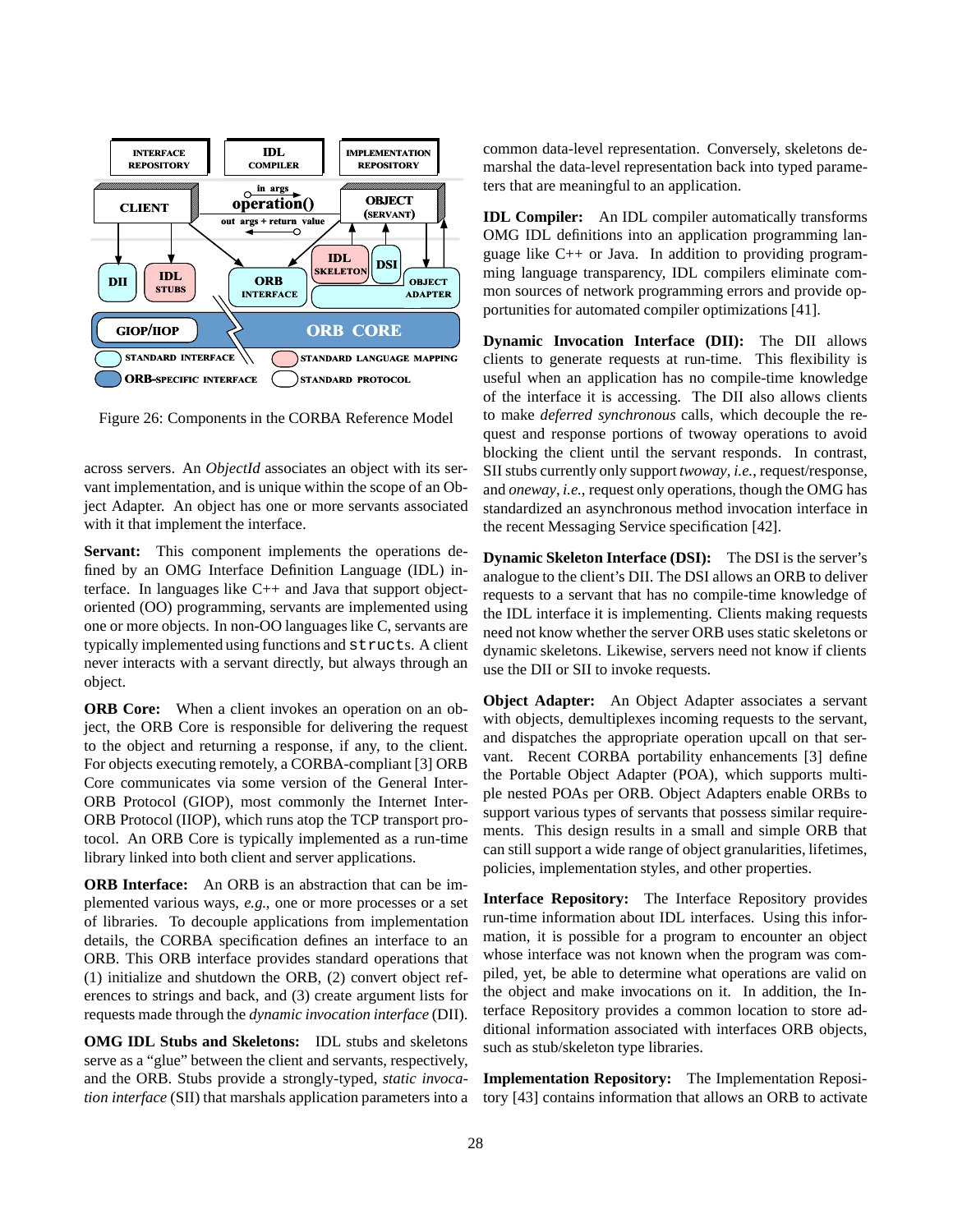servers to process servants. Most of the information in the Implementation Repository is specific to an ORB or OS environment. In addition, the Implementation Repository provides a common location to store information associated with servers, such as administrative control, resource allocation, security, and activation modes.

# **B Generalized Schedulability Analysis**

It is not strictly necessary to know all operations in advance in order to schedule them using the canonical definitions of EDF or MLF. However, the real-time applications we have worked with do exhibit this useful property. If all operations are known in advance, off-line analysis of schedule feasibility is possible for RMS, EDF, MLF, and MUF.

The output of each of the scheduling strategies in TAO is a *schedule*. This schedule defines a set of operation dispatching priorities, dispatching subpriorities, and a minimum critical dispatching priority. Our goal in this appendix is to present a feasibility analysis technique for these schedules, that is independent of the specific strategy used to produce a particular schedule. Such an analysis technique must establish invariants that hold across all urgency and dispatching priority mappings. By doing this, the off-line schedule feasibility analysis (1) decouples the application from the details of a particular scheduling strategy, and (2) allows alternative strategies to be compared for a given application .

The remainder of this appendix is organized as follows. Section B.1 discusses the notion of a schedule's *frame size*. Section B.2 describes how we measure a schedule's CPU utilization. Finally, Section B.3 describes the generalized schedule feasibility analysis technique, which is based on a schedule's utilization, frame size, and the respective priorities of the operations.

# **B.1 Frame Size**

The frame size for a schedule is the minimum time that can contain all possible phasing relationships between all operations. The frame size provides an invariant for the largest time within which all operation executions will fit. This assumes, of course, that the scheduling parameters, such as rates and worst-case execution times, specified by applications are not exceeded by operations at run-time.

When the periods of all operations are integral multiples of one another, *e.g.*, 20 Hz, 10 Hz, 5 Hz, and 1 Hz, the operations are said to be *harmonically related*. Harmonically related operations have completely nested phasing relationships. Thus, the arrival pattern of each subsequently shorter period fits exactly within the next longer period. For harmonically related

operations, the frame size is simply the longest operation period.

Operations that are not harmonically related come into and out of phase with one another. Therefore, they do not exhibit the nesting property. Instead, the pattern of arrivals only repeats after all periods come back into the same phasing relationships they had at the beginning.

This observation leads to the invariant that covers both the harmonic and non-harmonic cases. The frame size in both cases is the product of all non-duplicated factors of all operation periods. For non-harmonic cases, we calculate this value by starting with a frame size of one time unit and iterating through the set of unique operation periods. For each unique period, we (possibly) expand the frame size by multiplying the previous frame size by the greatest common divisor of the previous frame size and the operation period. For harmonic cases, all operation periods are factors of the longest operation period. Therefore, the longest operation period is the frame size.

Figure 27 depicts the relationships between operation periods and frame size for both the harmonic and non-harmonic cases. For harmonically related operation rates, all of the



**Frame size = 7000 ms**

Figure 27: Frame Size Examples for Harmonic and Non-Harmonic Cases

smaller periods fit evenly into the largest period. Therefore, the largest operation period *is* the frame size. For nonharmonically related rates, the frame size is larger than the largest operation period, because it is a multiple of all of the operation periods.

## **B.2 Utilization**

Total CPU utilization is the sum of the actual execution times used by all operation dispatches over the schedule frame size, divided by the frame size itself. TAO's strategized scheduling service calculates the maximum total utilization for a given schedule by summing, over all operations, the fraction of each operation's period that is consumed by its worst-case execution time, according to the following formula: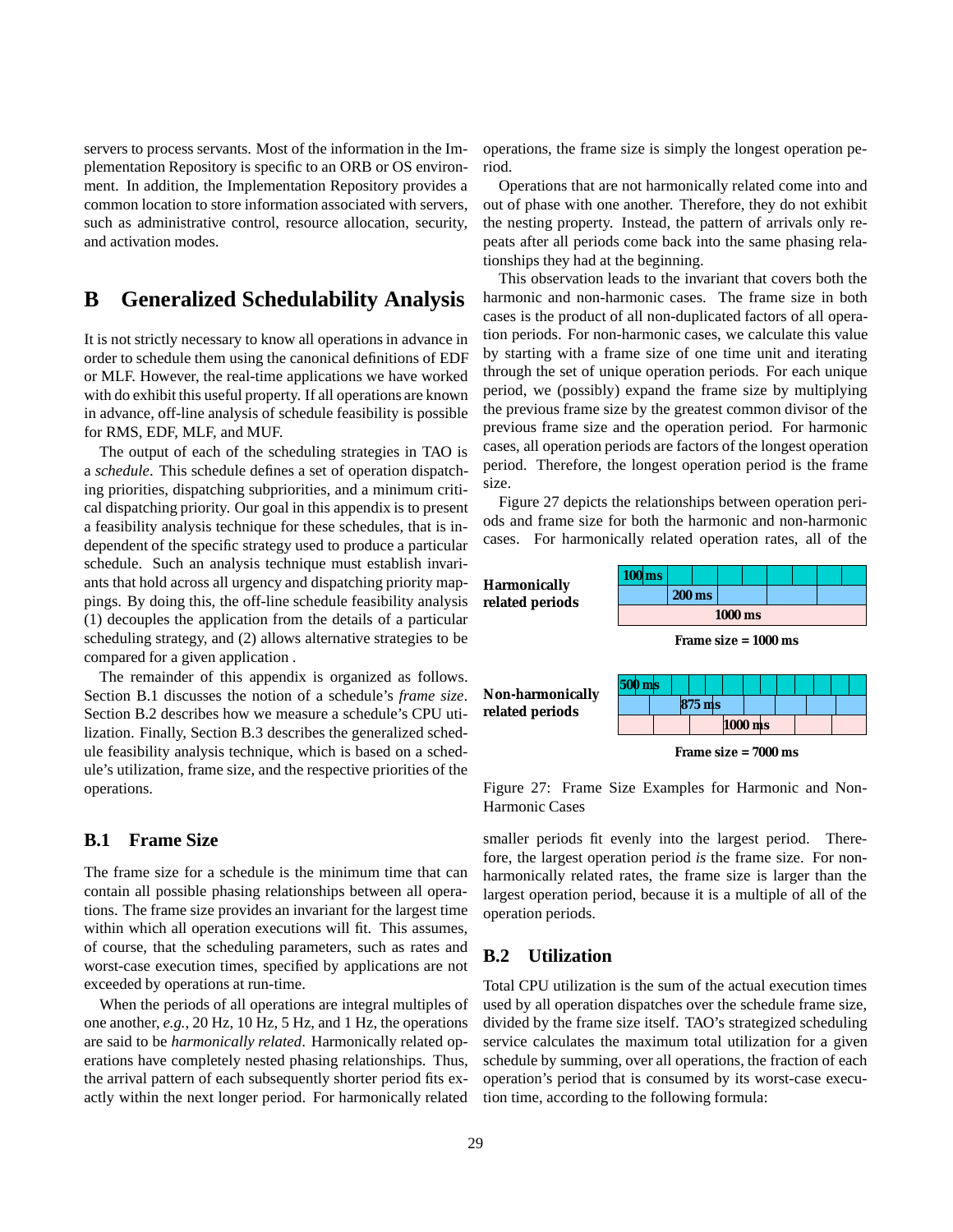$$
\mathcal{U} = \sum_{\forall k} C_k / T_k
$$

where, for each operation  $k, C_k$  is its worst case execution time, and  $T_k$  is its period.

In addition to total utilization, TAO's scheduling service calculates the CPU utilization by the set of critical operations. This indicates the percentage of time the CPU is allocated to operations whose completion prior to deadline is to be enforced. Operations whose assigned dispatching priority is greater than or equal to the minimum critical priority bound are considered to be in the critical set. In the RMS, EDF, and MLF scheduling strategies, the entire schedule is considered critical, so the critical set utilization is the same as total utilization.

If the total utilization exceeds the *schedulable bound*, TAO's scheduling service also stores the priority level previous to the one that exceeded the schedulable bound. This previous priority level is called the *minimum guaranteed priority level*. Operations having dispatching priority greater than or equal to the minimum guaranteed priority level are assured of meeting their deadlines. In contrast, operations having dispatching priority immediately below the minimum guaranteed priority level may execute prior to their deadlines, but are not assured of doing so. If the total utilization does not exceed the schedulable bound, the lowest priority level in the system is the minimum guaranteed priority level, and all operations are assured of meeting their deadlines.

### **B.3 Schedule Feasibility**

It may or may not be possible to achieve a *feasible* schedule that utilizes 100% of the CPU. Achieving 100% utilization depends on the phasing relationships between operations in the schedule, and the scheduling strategy itself. The maximum percentage of the CPU that can be utilized is called the *schedulable bound*.

The schedulable bound is a function of the scheduling strategy and in some cases of the schedule itself. A schedule is *feasible* if and only if all operations in the critical set are assured of meeting their deadlines. The critical set is identified by the minimum critical priority. All operations having dispatching priority greater than or equal to the minimum critical priority are in the critical set.

The schedulability of each operation in the critical set depends on the worst-case operation arrival pattern, which is called the *critical instant*. The critical instant for an operation occurs when the delay between its arrival and its completion is maximal [14]. For the preemptive-by-urgency dispatching model described in Section 3.5.6, the critical instant for an operation occurs when it arrives simultaneously with all other operations.

For other dispatching models, the critical instant for a given operation differs slightly. It occurs only when the operation arrives immediately after another operation that will cause it the greatest *additional* preemption delay was dispatched. Further, it only occurs when the operation arrives simultaneously with all operations other than the one causing it additional preemption delay. If an operation is schedulable at its critical instant, it is assured of schedulability under any other arrival pattern of the same operations.

A key research challenge in assessing schedule feasibility is determining whether each operation has sufficient time to complete its execution prior to deadline. The deadline for an operation at its critical instant falls exactly at the critical instant plus its period. Not only must a given operation be able to complete execution in that period, it must do so in the time that is not used by preferentially dispatched operations. All operations that have higher dispatching priority than the current operation will be dispatched preferentially. All operations that have the same dispatching priority, but have deadlines at or prior to the deadline of the current operation, must also be considered to be dispatched preferentially.

The goal of assessing schedule feasibility off-line in a way that (1) is independent of a particular strategy, and (2) correctly determines whether each operation will meet its deadline, motivates the following analysis. TAO's strategized scheduling service performs this analysis for each operation off-line. We call the operation upon which the analysis is being performed the *current operation*. The number of arrivals, during the period of the current operation, of an operation having higher dispatching priority than the current operation is given by  $T_c/T_h$ , where  $T_c$  and  $T_h$  are the respective periods of the current operation and the higher priority operation. The time consumed by the higher priority operation during the period of the current operation is given by  $T_c/T_hC_h + \min (T_c - [T_c/T_h]T_h, C_h)$ , where the min function returns the minimum of the values, and  $C_h$  is the computation time used for each dispatch of the higher priority operation.

Similarly, the number of deadlines of another operation having the same dispatching priority as the current operation is given by  $T_c/T_s$ , where  $T_s$  is the period of the other operation having the same dispatching priority as the current operation. The time consumed by the other same priority operation over the period of the current operation is given by  $T_c/T_s/C_s$ , where  $C_s$  is the computation time used by the other same priority operation [14]. Figure 28 illustrates the various possible relationships between the periods of operations in two priority levels.

Choosing the fourth operation, with period  $T_4$ , as the current operation, the number of arrivals of each of the higher pri-